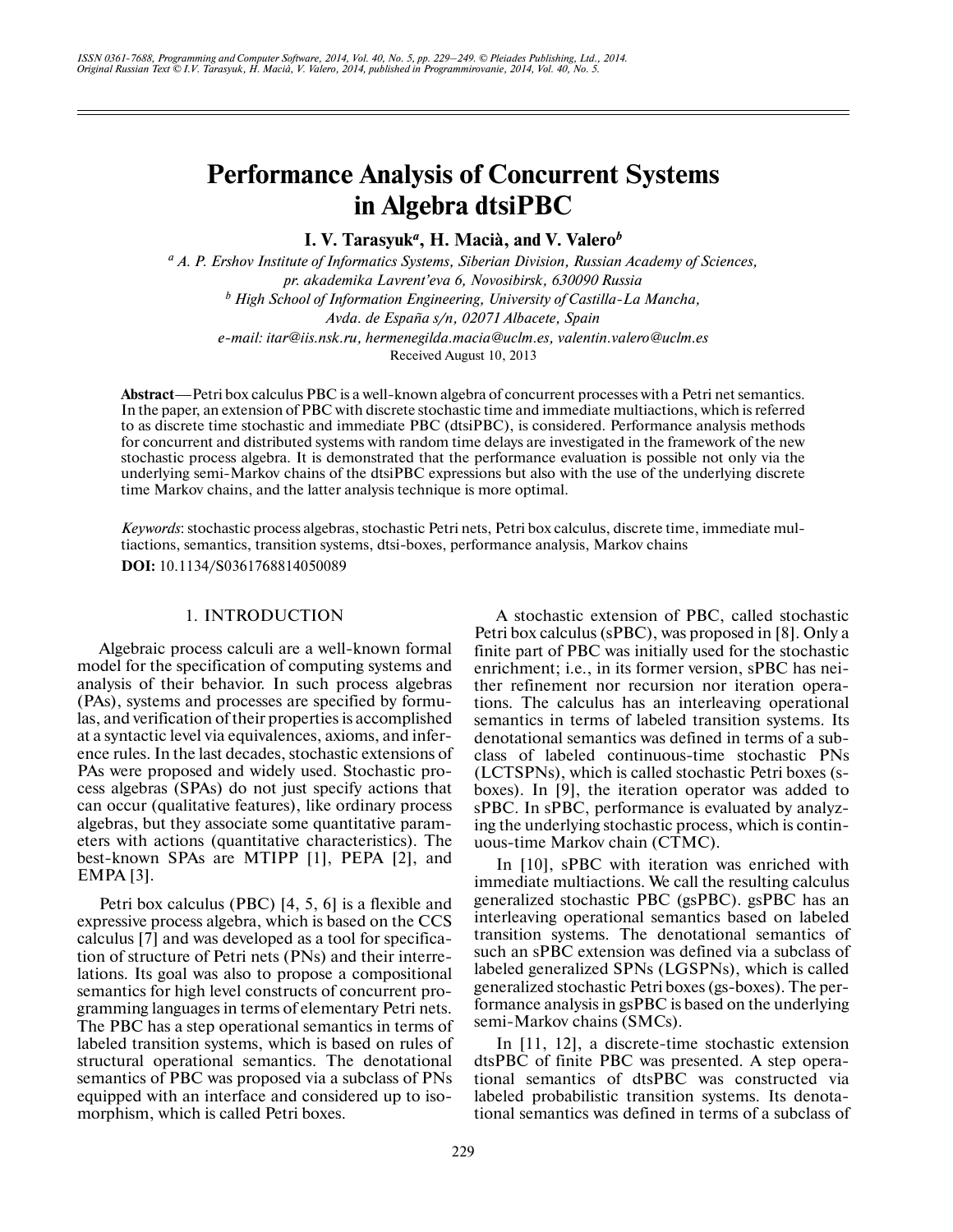labeled discrete-time stochastic PNs (LDTSPNs), based on DTSPNs and called discrete time stochastic Petri boxes (dts-boxes).

In [13], dtsPBC was enriched with the iteration operator with a goal of specifying infinite processes. The underlying stochastic process, which is a discrete time Markov chain (DTMC), was constructed and investigated to analyze performance in dtsPBC.

In this paper, we describe performance evaluation methods for computing systems in the final version of the algebra discrete-time stochastic and immediate PBC (dtsiPBC) introduced in [14]. dtsiPBC is an extension of dtsPBC with iteration by immediate mul tiactions having zero time delay. Immediate multi actions improve capabilities of specification: they can model instant probabilistic choices, as well as activities whose duration is insignificant compared to that of others, which allows us to get a simpler and clearer representation of systems being specified. Thus, dtsiPBC possess concurrent discrete-time semantics with geometrically distributed (like in dtsPBC) or zero delays in the states of algebraic processes. In the con tinuous-time semantics used in sPBC and gsPBC, parallelism is modeled by interleaving, since the prob ability that any two events occur simultaneously is equal to zero by the properties of continuous probabil ity distributions. The syntax of algebra dtsiPBC is pre sented. Then, its step operational semantics based on labeled probabilistic transition systems is constructed. The denotational semantics is constructed on the basis of a subclass of labeled discrete-time stochastic and immediate Petri nets (LDTSIPNs), which is referred to as discrete-time stochastic and immediate Petri boxes (dtsi-boxes). To evaluate performance in dtsiPBC, we find and study a stochastic process, which is a SMC, corresponding to both semantics. We also develop an alternative, more optimal, solution method based on the corresponding DTMC.

This paper is an extended and modified version of our previous paper [15], which was published in the proceedings of an international conference on practi cal applications of stochastic modeling, enriched with detailed description of syntax and semantics of algebra dtsiPBC, as well as with formal definitions and use of some additional important concepts (for example, numbering of expressions, numbering function, etc.). It also includes a new alternative method for perfor mance evaluation and supplementary illustrative examples.

The paper is organized as follows. In Section 2, the syntax of algebra dtsiPBC is presented. In Section 3, we construct the operational semantics. In Section 4, we propose the denotational semantics. The conven tional and alternative methods of performance evalua tion are described in Section 5. Finally, Section 6 sum marizes the results obtained and outlines the research perspectives.

# 2. SYNTAX

In this section, we propose the syntax of dtsiPBC. A finite *multiset M* over a set *X* is a mapping *M* : *X* →  $\mathbb N$  such that  $|\{x \in X | M(x) > 0\}| < \infty$ . We denote the *set of all finite multisets* over a set  $X$  by  $\mathbb{N}_f^X$  . Let  $M$ ,  $M' \in \mathbb{N}_f^X$ . The *cardinality* of *M* is defined as  $|M| =$ . We write  $x \in M$  if  $M(x) > 0$  and  $M \subseteq M'$ if ∀*x* ∈ *X M*(*x*) ≤ *M*'(*x*). We define (*M* + *M*')(*x*) = *M*(*x*)  $+ M'(x)$  and  $(M - M')(x) = \max\{0, M(x) - M'(x)\}.$  If  $\forall x \in X M(x) \leq 1$ , then *M* can be seen as an ordinary set. Let  $Act = \{a, b, ...\}$  be a set of *elementary actions*. Then,  $\widehat{Act} = \{\hat{a}, \hat{b}, ...\}$  is the set of *conjugated actions* (*conjugates*) such that  $\hat{a} \neq a$  and  $\hat{a} = a$ . Let  $\mathcal{A} = Act \cup$  $\widehat{Act}$  be the set of *all actions*, and  $\mathscr{L} = \mathbb{N}_f^X$  be the set of *all multiactions*. Note that  $\emptyset \in \mathcal{L}$  corresponds to an internal move, i.e., to the execution of a multiaction that contains no visible action names. The *alphabet* of an multiaction  $\alpha \in \mathcal{L}$  is defined as  $\mathcal{A}(\alpha) = \{x \in \mathcal{A} \mid$  $\alpha(x) > 0$ . *X X*  $\sum_{x \in X} M(x)$ *X*

A *stochastic multiaction* is a pair  $(\alpha, \rho)$ , where  $\alpha \in \mathcal{L}$ and  $\rho \in (0; 1)$  is the *probability* of the multiaction  $\alpha$ . This probability is interpreted as that of the indepen dent execution of the stochastic multiaction at the next discrete time moment. Such probabilities are used to calculate those of execution of (possibly, empty) multisets of stochastic multiactions after one time unit delay. The probabilities of the stochastic multiactions are required not to be equal to 1 to avoid extra model complexity due to assigning them weights needed to make a choice when several stochastic mul tiactions with probability 1 can be executed from a state. In this case, some problems appear with con flicts resolving. A discussion of a similar situation in the framework of DTSPNs can be found in [16]. This decision also allows us to avoid technical difficulties related to conditioning events with zero probability. On the other hand, there is no sense to allow zero probabilities of multiactions, since they would never be performed in this case. Let  $\mathcal{G}\mathcal{L}$  be the set of *all stochastic multiactions*.

An *immediate multiaction* is a pair  $(\alpha, l)$ , where  $\alpha \in \mathcal{L}$ and  $l \in \mathbb{N} \setminus \{0\}$  is a non-zero *weight* of the multiaction α. This weight is interpreted as a measure of impor tance (urgency, interest) or a bonus reward associated with the execution of the immediate multiaction at the current discrete time moment. Such weights are used to calculate the probabilities to execute sets of imme diate multiactions instantly. The immediate multi actions have a priority over stochastic ones. One can assume that all immediate multiactions have priority 1, whereas all stochastic ones have priority 0. This means that, in a state where both kinds of multiactions can occur, immediate multiactions always occur before stochastic ones. Stochastic and immediate multi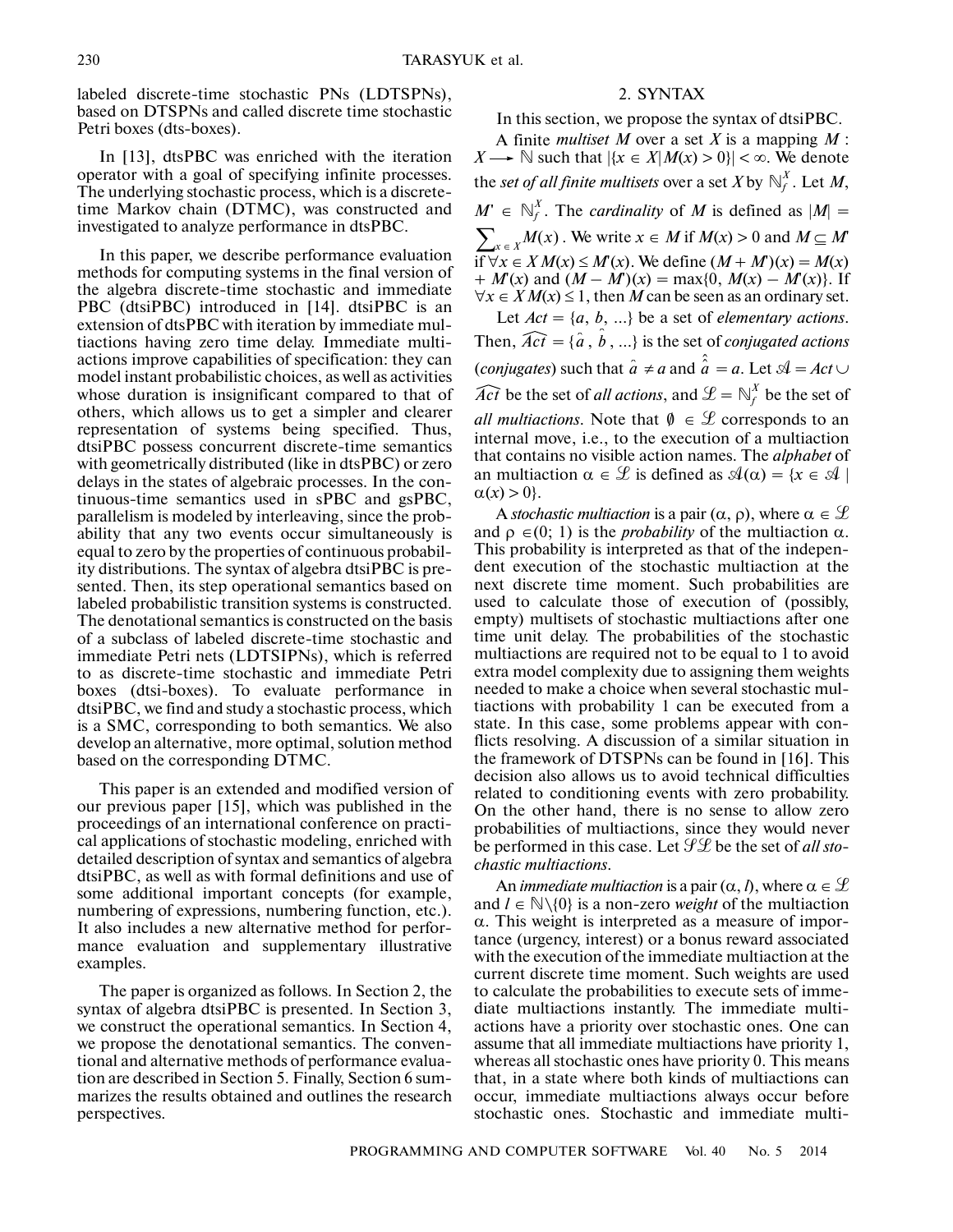actions cannot be executed together in some step (concurrent execution); i.e., steps consisting of only immediate multiactions and steps including only sto chastic multiactions are allowed. Let  $\mathcal{IL}$  be a set of *all immediate multiactions*.

Note that the same multiaction  $\alpha \in \mathcal{L}$  may have different probabilities and weights in the same specifi cation. It is easy to differentiate between probabilities and weights; hence, stochastic and immediate multi actions can also be easily differentiated, since proba bilities of stochastic multiactions belong to the interval (0; 1) and weights of immediate multiactions are non zero natural numbers. An *activity* is a stochastic or an immediate multiaction. Let  $\mathcal{GIL} = \mathcal{GIL} \cup \mathcal{IL}$  be the set of *all activities*. The *alphabet* of a multiset of activ-

ities  $\Upsilon \in \mathbb{N}_f^{\mathcal{Y}\mathcal{Y}\mathcal{X}}$  is defined as  $\mathcal{A}(\Upsilon) = \cup_{(\alpha,\kappa) \in \Upsilon} \mathcal{A}(\alpha)$ . For an activity  $(\alpha, \kappa) \in \mathcal{GIL}$ , we define its *multi*- $\alpha$ *action part* as  $\mathcal{L}(\alpha, \kappa) = \alpha$  and its *probability*, or *weight*, *part* as  $\Omega(\alpha, \kappa) = \kappa$ . GIL

Activities are combined into formulas (process expressions) by the following operations: *sequential execution* ;, *choice* [], *parallelism* ||, *relabeling* [*f*] of actions, *restriction* **rs** over a single action, *synchroniza tion* **sy** on an action and its conjugate, and *iteration* [∗ ∗] with three arguments: initialization, body, and termination.

Sequential execution and choice have standard interpretations, like in other process algebras, but par allelism does not include synchronization, unlike the corresponding operation in CCS [7].

Relabeling functions  $f: \mathcal{A} \longrightarrow \mathcal{A}$  are bijections preserving conjugates; i.e.,  $\mathcal{A}, f(\hat{x}) = \widehat{f(x)}$ . The relabeling is extended to multiactions in the usual way: for  $\alpha \in \mathcal{L}$ , we define  $f(\alpha) = \sum_{x \in \mathcal{A}} f(x)$ . The relabeling is extended to the multisets of activities as follows: for  $\Upsilon \in \mathbb{N}^{\mathcal{G}\mathcal{G}\mathcal{L}}_f$ , we define  $f(\Upsilon) = \sum_{(\alpha,\kappa) \in \Upsilon} (f(\alpha), \kappa)$ .  $\sum_{x \in \alpha} f(x)$ 

Restriction over an elementary action  $a \in Act$ means that, for a given expression, any process behav ior containing *a* or its conjugate  $\hat{a}$  is not allowed.

Let  $\alpha$ ,  $\beta \in \mathcal{L}$  be two multiactions such that, for some elementary action  $a \in Act$ , we have  $a \in \alpha$  and  $\hat{a} \in \beta$  or  $\hat{a} \in \alpha$  and  $a \in \beta$ . Then, synchronization of  $\alpha$ and β by *a* is defined as  $\alpha \oplus_{a} \beta = \gamma$ , where

$$
\gamma(x) = \begin{cases} \alpha(x) + \beta(x) - 1, & x = a \text{ or } x = \hat{a}; \\ \alpha(x) + \beta(x), & \text{otherwise.} \end{cases}
$$

In other words, we require that  $\alpha \oplus_{a} \beta = \alpha + \beta$  ${a, \hat{a}}$ ; i.e., we remove one exemplar of *a* and one exemplar of  $\hat{a}$  from the multiset sum  $\alpha + \beta$ , since the synchronization of *a* and  $\hat{a}$  produces  $\emptyset$  . Activities are synchronized with the use of their multiaction parts; i.e., the synchronization by *a* of two activities whose

multiaction parts  $\alpha$  and  $\beta$  possess the above-mentioned properties results in the activity with the multi action part  $\alpha \oplus_{\alpha} \beta$ . We may synchronize activities of the same type only: either both stochastic multiactions or both immediate ones, since immediate multi actions have a priority over stochastic ones; hence, stochastic and immediate multiactions cannot be exe cuted together (note also that the execution of immediate multiactions takes no time, unlike that of sto chastic ones). Synchronization by *a* means that, for a given expression with a process behavior containing two concurrent activities that can be synchronized by *a*, there also exists a process behavior that differs from the former only in that the two activities are replaced by the result of their synchronization.

In the iteration, the initialization subprocess is exe cuted first, then the body is performed zero or more times, and, finally, the termination subprocess is exe cuted.

Static expressions specify structure of the pro cesses. As we shall see, such expressions correspond to unmarked LDTSIPNs (note that LDTSIPNs are marked by definition).

**Definition 2.1.** Let  $(\alpha, \kappa) \in \mathcal{GJL}$  and  $a \in Act$ . A *static expression* of dtsiPBC is defined as

$$
E ::= (\alpha, \kappa) | E; E | E | E | E | E | E | E | f | | E \text{rs } a |
$$
  
 
$$
E \text{ sy } a | [E * E * E].
$$

Let *StatExpr* denote the set of *all static expressions* of dtsiPBC.

To avoid technical difficulties with the iteration operator, we should not allow any concurrency at the highest level of the second argument of iteration. This is not a severe restriction though, since we can always prefix parallel expressions by an activity with the empty multiaction part. Alternatively, we can use a dif ferent, safe, version of the iteration operator, but its net translation has six arguments. See also [12] for dis cussion on this subject.

**Definition 2.2.** Let  $(\alpha, \kappa) \in \mathcal{GIL}$ . A *regular static expression* of dtsiPBC is defined as

$$
E ::= (\alpha, \kappa) | E; E | E | E | E | E | E | E | f | | E \text{rs } a |
$$
  
 
$$
E \text{sy } a | [E * D * E],
$$

where

$$
D ::= (\alpha, \kappa) | D; E | D[|D|| D[f] | Drs a | D \text{sy } a | [D * D * E].
$$

Let *RegStatExpr* denote the set of *all regular static expressions* of dtsiPBC. Dynamic expressions specify states of the processes. As we shall see, such expres sions correspond to LDTSIPNs (which are marked by default). Dynamic expressions are obtained from static ones by annotating them with upper or lower bars, which specify active components of the system at the current moment of time.  $\overline{E}$  and  $\underline{E}$  denote the *initial* and *final* states, respectively, of the process speci fied by a static expression *E*. The *underlying* (*base*) *static expression* of a dynamic one is obtained by removing all upper and lower bars from it.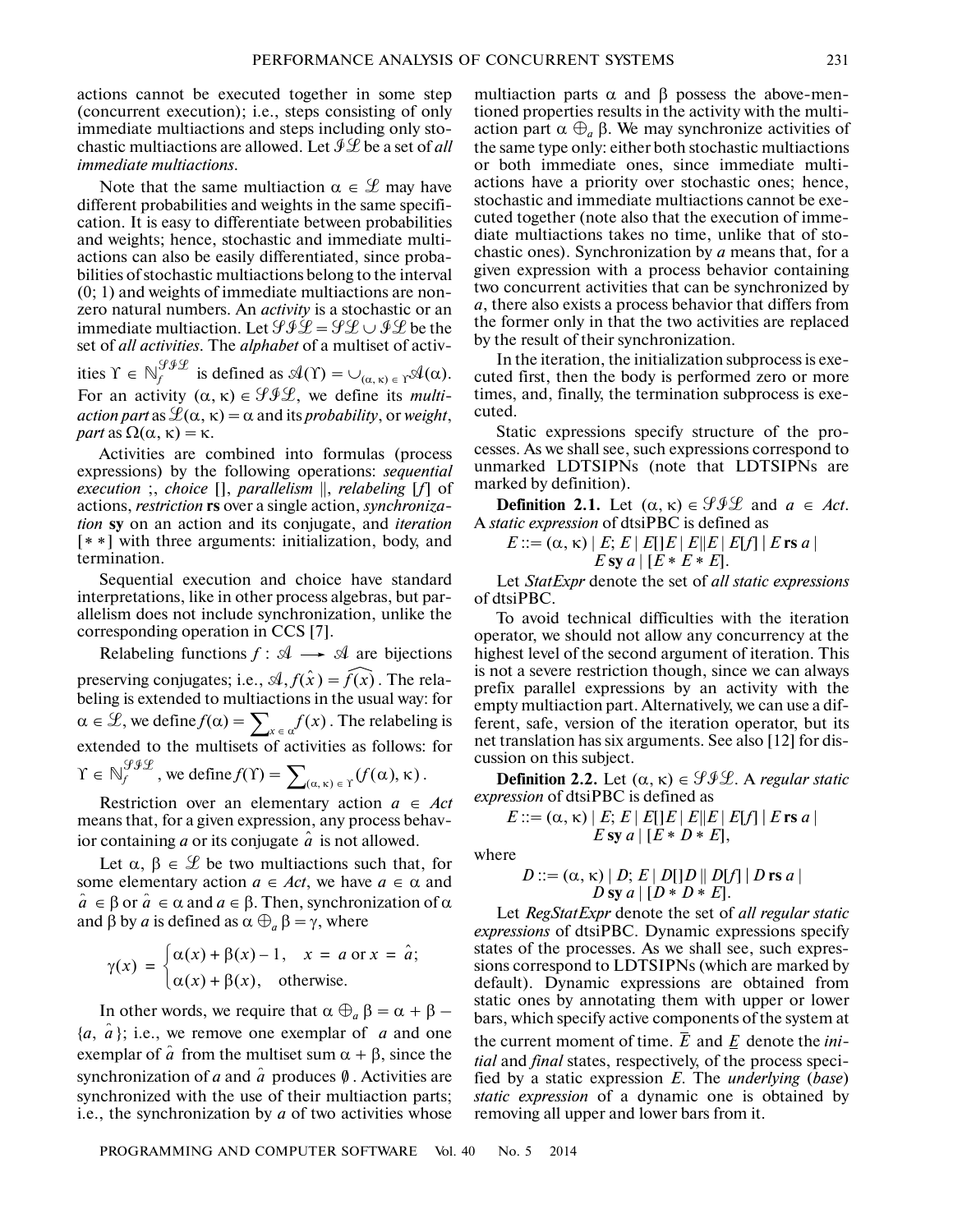$\overline{E; F} \Rightarrow \overline{E}; F$   $E; F \Rightarrow E; \overline{F}$  $E; F \Rightarrow E; F$   $\boxed{E[]F \Rightarrow E[]F}$  $E[|F \Rightarrow E[|F \Rightarrow E[|F \Rightarrow E[|F \Rightarrow E[|F \Rightarrow E[|F \Rightarrow E[|F \Rightarrow E[|F \Rightarrow E[|F \Rightarrow E[|F \Rightarrow E[|F \Rightarrow E[|F \Rightarrow E[|F \Rightarrow E[|F \Rightarrow E[|F \Rightarrow E[|F \Rightarrow E[|F \Rightarrow E[|F \Rightarrow E[|F \Rightarrow E[|F \Rightarrow E[|F \Rightarrow E[|F \Rightarrow E[|F \Rightarrow E[|F \Rightarrow E[|F \Rightarrow E[|F \Rightarrow E[|F \Rightarrow E[|F \Rightarrow E[|F \Rightarrow E[|F \Rightarrow E[|F \Rightarrow E[|F \Rightarrow E[|F \Rightarrow E[|F \Rightarrow E[|F \Rightarrow E[|F \Rightarrow E[|F$  $E[|F \Rightarrow E[|F \Rightarrow E|]$  $E \parallel F \Rightarrow E \parallel F$   $\qquad \qquad \boxed{E[f]} \Rightarrow \overline{E}[f]$  $E[f] \Rightarrow E[f]$   $\qquad \qquad$   $\boxed{E \text{rs } a \Rightarrow E}$  **rs** a *E* **rs**  $a \Rightarrow E$  **rs** *a*  $\qquad$   $\qquad$   $\qquad$   $\qquad$   $\qquad$   $\qquad$   $\qquad$   $\qquad$   $\qquad$   $\qquad$   $\qquad$   $\qquad$   $\qquad$   $\qquad$   $\qquad$   $\qquad$   $\qquad$   $\qquad$   $\qquad$   $\qquad$   $\qquad$   $\qquad$   $\qquad$   $\qquad$   $\qquad$   $\qquad$   $\qquad$   $\qquad$   $\qquad$   $\qquad$   $\qquad$   $\qquad$   $\qquad$  $E$  **sy**  $a \Rightarrow E$  **sy**  $a$   $\qquad \qquad$   $\boxed{E * F * K} \Rightarrow \boxed{E * F * K}$  $[E * F * K] \Rightarrow [E * \overline{F} * K] \mid [E * F * K] \Rightarrow [E * \overline{F} * K]$  $[E * F * K] \Rightarrow [E * F * \overline{K}] \mid [E * F * K] \Rightarrow [E * F * K]$ 

**Table 1.** Inaction rules for overlined and underlined regular static expressions

**Definition 2.3.** Let  $a \in Act$  and  $E \in StatExpr$ . A *dynamic expression* of dtsiPBC is defined as

 $G ::= \overline{E} \mid E \mid G; E \mid E; G \mid G[]E \mid E[]G \mid G[G \mid G[f]]$  $G$  **rs**  $a | G$  **sy**  $a | [G * E * E] | [E * G * E] | [E * E * G].$ 

Let *DynExpr* denote the set of *all dynamic expressions* of dtsiPBC.

Note that, if the underlying static expression of a dynamic one is not regular, the corresponding LDT- SIPN can be non-safe (though, it is 2-bounded in the worst case [6]).

**Definition 2.4.** A dynamic expression is *regular* if its underlying static expression is regular.

Let *RegDynExpr* denote the set of *all regular dynamic expressions* of dtsiPBC.

## 3. OPERATIONAL SEMANTICS

In this section, we define the step operational semantics in terms of labeled transition systems.

#### *3.1. Inaction Rules*

The inaction rules for dynamic expressions describe their structural transformations that do not change states of the specified processes. As we shall see, the application of an inaction rule to a dynamic expression does not lead to any discrete time step or any transition firing in the corresponding LDTSIPN; hence, its current marking remains unchanged. Thus, an application of every inaction rule does not require any discrete time delay; i.e., the dynamic expression transformation described by the rule is accomplished instantly.

In Table 1, we define inaction rules for dynamic expressions in the form of overlined and underlined static ones. In this table,  $E, F, K \in \text{RegStatExpr}$  and  $a \in Act$ .

In Table 2, we present inaction rules for regular dynamic expressions of an arbitrary form. In this table,

 $E, F \in \textit{RegStatexpr}, G, H, \tilde{G}, \tilde{H} \in \textit{RegDynExpr}$  and  $a \in Act$ .

**Definition 3.1.** A regular dynamic expression *G* is *operative* if no inaction rule can be applied to it.

Let *OpRegDynExpr* denote the set of *all operative regular dynamic expressions* of dtsiPBC. Note that any dynamic expression can be always transformed into a (not necessarily unique) operative one by using inac tion rules. In what follows, we consider regular expres sions only and omit the word "regular."

**Definition 3.2.** Let  $\approx$  = ( $\Rightarrow$   $\cup \Leftarrow$ )\* be a structural equivalence of dynamic expressions in dtsiPBC. Thus, two dynamic expressions *G* and *G*' are *structurally equivalent*, which is denoted as  $G \approx G'$ , if they can be reached from each other by applying inaction rules in a forward or backward direction.

#### *3.2. Action and Empty Loop Rules*

The action rules are applied when some activities are executed. With these rules we capture the prioritization of immediate multiactions with respect to sto chastic ones. We also have the empty loop rule, which is used to capture a delay of one time unit in the same state when no immediate multiactions are executable. In this case, an empty multiset of activities is executed. The action and empty loop rules will be used later to determine all multisets of activities that can be exe cuted from the structural equivalence class of every dynamic expression (i.e., from the states of the corre sponding process). This information, together with

|  |  |  | Table 2. Inaction rules for arbitrary regular dynamic expressions |
|--|--|--|-------------------------------------------------------------------|
|  |  |  |                                                                   |

| $G \Rightarrow G, \circ \in \{ ;, [] \}$  | $G \Rightarrow G, \circ \in \{ ;, [\} \}$ | $G \Rightarrow G$                          |
|-------------------------------------------|-------------------------------------------|--------------------------------------------|
| $G \circ E \Longrightarrow G \circ E$     | $E \circ G \Rightarrow E \circ G$         | $G \parallel H \Rightarrow G \parallel H$  |
| $H \Rightarrow H$                         | $G \Rightarrow G$                         | $G \Rightarrow G$ , $\circ \in \{rs, sy\}$ |
| $G \parallel H \Rightarrow G \parallel H$ | $G[f] \Rightarrow G[f]$                   | $G \circ a \Rightarrow G \circ a$          |
| $G \Rightarrow G$                         | $G \Rightarrow G$                         | $G \Rightarrow G$                          |
| $[G * E * F] \Rightarrow [G * E * F]$     | $[E * G * F] \Rightarrow [E * G * F]$     | $[E * F * G] \Rightarrow [E * F * G]$      |

PROGRAMMING AND COMPUTER SOFTWARE Vol. 40 No. 5 2014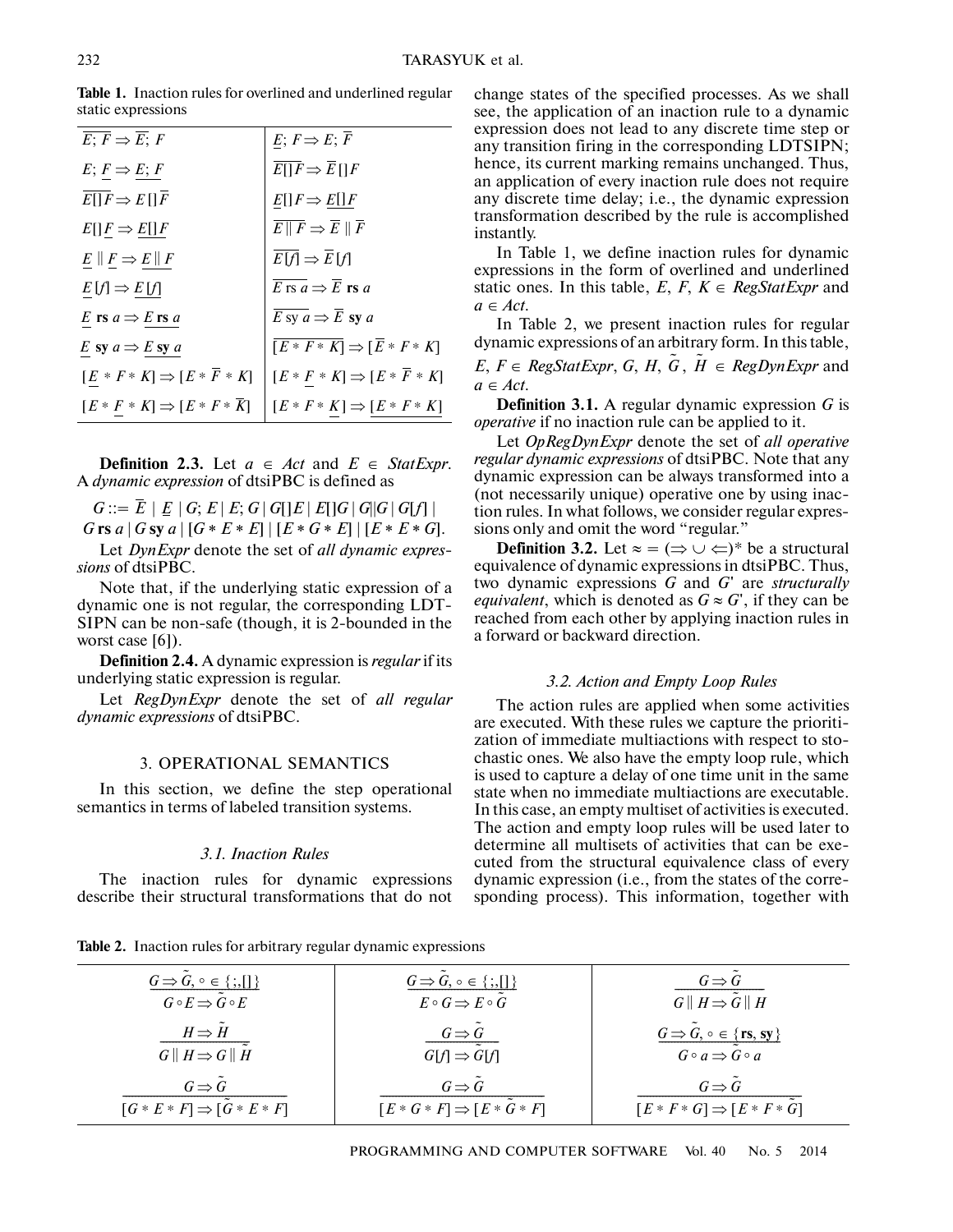that about probabilities or weights of the activities to be executed from the process state, will be used to cal culate probabilities of such executions.

The action rules with stochastic (or immediate, otherwise) multiactions describe dynamic expression transformations due to execution of non-empty mul tisets of stochastic (or immediate) multiactions. The rules represent possible state changes of the specified processes when some non-empty multisets of stochas tic (or immediate) multiactions are executed. As we shall see, the application of an action rule with sto chastic (or immediate) multiactions to a dynamic expression leads in the corresponding LDTSIPN to a discrete time step at which some stochastic transitions fire (or to the instantaneous firing of some immediate transitions) and change of the current marking, unless there is a self-loop produced by an iterative execution of a non-empty multiset, which must be one-element, i.e., a single stochastic (or immediate) multiaction, since no concurrency is allowed at the highest level of the second argument of iteration.

The empty loop rule describes dynamic expression transformations due to execution of an empty multiset of activities at a discrete time step. The rule reflects a non-zero probability to stay in the current state at the next time moment, which is an essential feature of dis crete time stochastic processes. As we shall see, the application of the empty loop rule to a dynamic expression leads to a discrete time step in the corre sponding LDTSIPN at which no transitions fire and the current marking is not changed. This is a new rule that has no prototype among inaction rules of PBC, since it represents a time delay, but no notion of time exists in PBC.

Thus, an application of every action rule with sto chastic multiactions or the empty loop rule requires one discrete time unit delay; i.e., the execution of a (possibly, empty) multiset of stochastic multiactions leading to the dynamic expression transformation described by the rule is accomplished instantly after one time unit. An application of every action rule with immediate multiactions does not take any time; i.e., the execution of a (non-empty) multiset of immediate multiactions is accomplished instantly at the current moment of time.

Note that expressions of dtsiPBC can contain identical activities. To avoid technical difficulties, such as proper calculation of the state change proba bilities for multiple transitions, we can always enumer ate coinciding activities from left to right in the syntax of the expressions. The new activities resulted from synchronization will be annotated with concatenation of numberings of the activities they come from; hence, the numbering should have a tree structure to reflect the effect of multiple synchronizations. Now, we define the numbering that encodes a binary tree with the leaves labeled by natural numbers.

**Definition 3.3.** The *numbering* of expressions is defined as  $\iota ::= n \mid (\iota)(\iota)$ , where  $n \in \mathbb{N}$ .

Let *Num* denote the set of *all numberings* of expres sions.

The new activities resulting from synchronizations in different orders should be considered up to permu tation of their numbering. In this way, we shall recog nize different instances of the same activity. If we com pare the contents of different numberings, i.e., the sets of natural numbers in them, we will be able to identify such instances. The *content* of a numbering ι ∈ *Num* is

$$
Cont(\iota) = \begin{cases} \{\iota\}, & \iota \in \mathbb{N}; \\ Cont(\iota_1) \cup Cont(\iota_2), & \iota = (\iota_1)(\iota_2). \end{cases}
$$

After the enumeration, the multisets of activities from the expressions will become the proper sets. Sup pose that the identical activities are enumerated when it is required to avoid ambiguity. This enumeration is considered to be implicit.

Let *G* be a dynamic expression. Then,  $[G]_{\approx} = \{H | G \approx$ *H*} is the equivalence class of *G* with respect to the structural equivalence. *G* is an *initial* dynamic expres sion denoted by *init*(*G*) if  $\exists E \in RegStatExpr G \in [\overline{E}]_{\approx},$ and *G* is a *final* dynamic expression denoted by *final*(*G*)  $\text{if } \exists E \in \text{RegStatExpr } G \in [\underline{E}]_{\approx}.$ 

**Definition 3.4.** Let  $G \in OpRegDynExpr$ . We define the *set of all non-empty sets of activities that can poten tially be executed from G* and denote it as *Can*(*G*). Let  $(\alpha, \kappa) \in \mathcal{GJL}, E, F \in \textit{RegStatExpr}, G, H \in \textit{OpReg-}$ *DynExpr* and  $a \in Act$ .

1. If *final*(*G*), then *Can*(*G*) =  $\emptyset$ .

2. If  $G = (\alpha, \kappa)$ , then  $Can(G) = \{\{(\alpha, \kappa)\}\}.$ 

3. If  $\Upsilon \in Can(G)$ , then  $\Upsilon \in Can(G \circ E)$ ,  $\Upsilon \in$  $Can(E \circ G) \circ \in \{\,;\,\{\}\}, \Upsilon \in Can(G||H), \Upsilon \in Can(H||G),\$  $f(Y) \in Can(G(f)),$   $Y \in Can(G \text{ rs } a)$  (when  $a, \hat{a} \notin$  $\mathcal{A}(Y)$ ),  $Y \in Can(G \text{ sy } a)$ ,  $Y \in Can([G * E * F])$ ,  $Y \in$  $Can([E * G * F]), Y \in Can([E * F * G]).$ 

4. If  $\Upsilon \in \text{Can}(G)$  and  $\Xi \in \text{Can}(H)$ , then  $\Upsilon + \Xi \in$  $Can(G||H).$ 

5. If  $\Upsilon$   $\in$  *Can*(*G* sy *a*) and (α, κ), (β, λ)  $\in$   $\Upsilon$  are different activities such that  $a \in \alpha$  and  $\hat{a} \in \beta$ , then (a)  $(Y + {\alpha \oplus_{a} \beta, \kappa \cdot \lambda})\}\$   $({\alpha, \kappa), (\beta, \lambda)} \in Can(G$  sy *a*) if  $\kappa, \lambda \in (0, 1)$ ; (b)  $\{(\alpha \oplus_{\alpha} \beta, \kappa + \lambda)\}\setminus \{(\alpha, \kappa), (\beta, \lambda)\}\in$  $Can(G \text{ sy } a) \text{ if } \kappa, \lambda \in \mathbb{N} \backslash \{0\}.$ 

When we synchronize the same set of activities in different orders, we obtain several activities with the same multiaction and probability or weight parts but with different numberings having the same content. In this case, we consider only one of the resulting activi ties to avoid introducing redundant elements. For example, the synchronization of stochastic multi actions  $(α, ρ)$ <sub>1</sub> and  $(β, χ)$ <sub>2</sub> in different orders generates the activities  $(\alpha \oplus_{a} \beta, \rho \cdot \chi)_{(1)(2)}$  and  $(\beta \oplus_{a} \alpha, \chi \cdot \rho)_{(2)(1)}$ . Similarly, the synchronization of immediate multiactions  $(\alpha, l)$ <sub>1</sub> and  $(\beta, m)$ <sub>2</sub> in different orders generates the activities  $(\alpha \oplus_{a} \beta, l + m)_{(1)(2)}$  and  $(\beta \oplus_{a} \alpha, m + l)_{(2)(1)}$ . Since *Cont*((1)(2)) = {1, 2} = *Cont*((2)(1)), in both cases,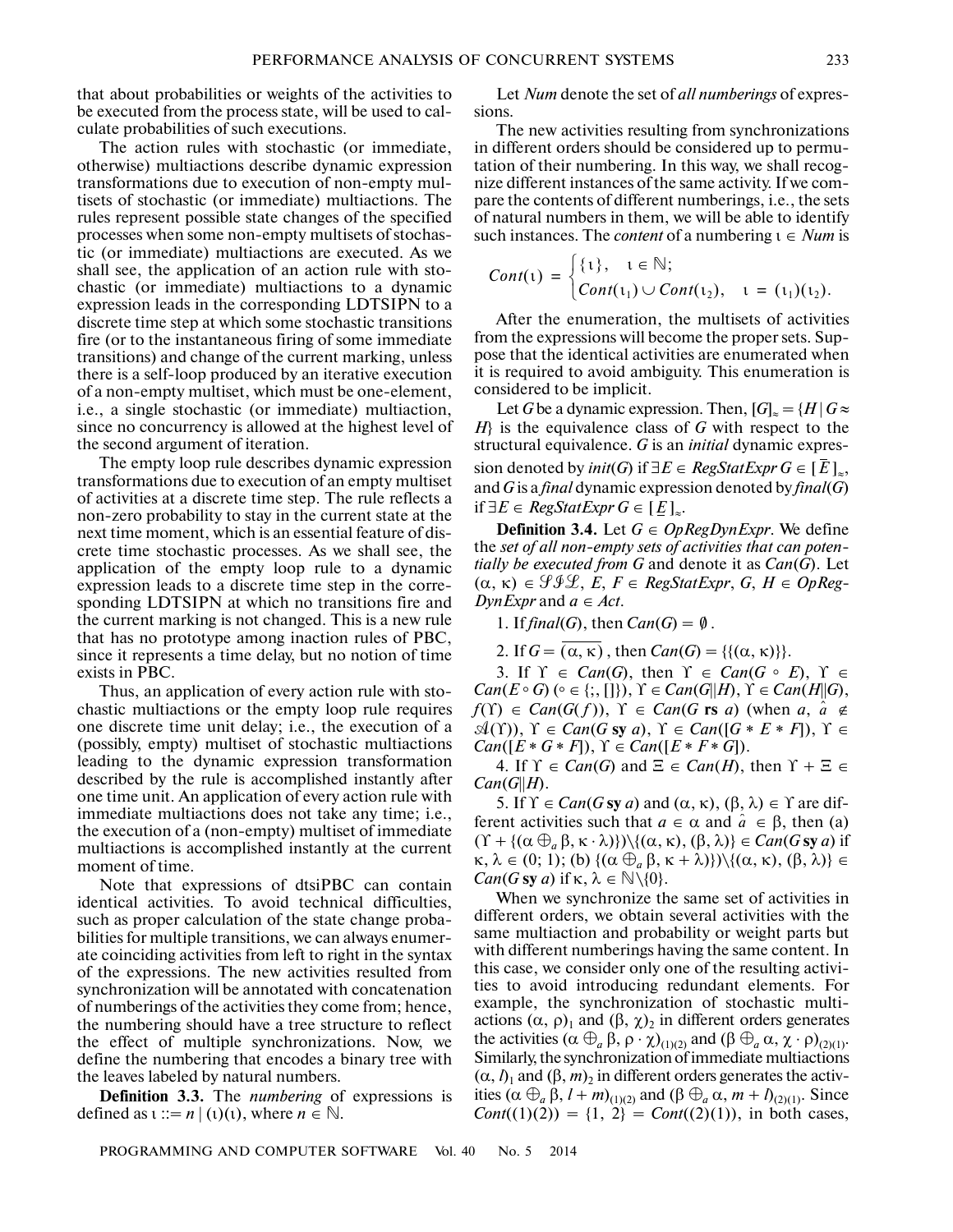only the first activity (or, symmetrically, the second one) resulting from the synchronization will appear in a multiset from *Can*(*G* **sy** *a*).

Note that, if  $\Upsilon \in Can(G)$ , then by the definition of  $Can(G), \exists \Xi \subseteq \Upsilon, \Xi \neq \emptyset$  we have  $\Xi \in Can(G).$ 

Let  $G \in OpRegDynExpr$ . Obviously, if there are only stochastic (or only immediate) multiactions in the sets from *Can*(*G*), then these stochastic (or immediate) multiactions can be executed from *G*. Otherwise, besides stochastic ones, there are also immediate mul tiactions in the sets from  $Can(G)$ . According to the note above, there are non-empty sets of immediate multiactions in *Can(G)* as well; i.e.,  $\exists Y \in Can(G) \; Y \in$ 

 $\mathbb{N}^{\mathscr{F}\mathscr{L}}_f\backslash\{\emptyset\}$ . In this case, no stochastic multiactions can be executed from *G*, even if *Can*(*G*) contains non empty sets of stochastic multiactions, since immediate multiactions have a priority over stochastic ones and should be executed first.

**Definition 3.5.** Let  $G \in OpRegDv$ *nExpr.* The *set of all non-empty sets of activities that can be executed from G* is

$$
Now(G) = \begin{cases} Can(G), & (Can(G) \subseteq \mathbb{N}_f^{\mathcal{G}\mathcal{L}} \setminus \{\emptyset\}) \vee \\ & (Can(G) \subseteq \mathbb{N}_f^{\mathcal{G}\mathcal{L}} \setminus \{\emptyset\}); \\ Can(G) \cap \mathbb{N}_f^{\mathcal{J}\mathcal{L}}, & otherwise. \end{cases}
$$

An expression  $G \in OpRegDynExpr$  is *tangible*, which is denoted by  $tang(G)$ , if  $Now(G) \in \mathbb{N}_f^{\mathcal{G} \mathcal{L}} \setminus \{\emptyset\}$ . Otherwise, the expression *G* is *vanishing*, which is denoted as *vanish*(*G*); in this case,  $Now(G) \in \mathbb{N}_f^{\mathcal{Y}\mathcal{L}}\setminus\{\emptyset\}$ .

In Table 3, we define the action and empty loop rules. In this table,  $(\alpha, \rho), (\beta, \chi) \in \mathcal{GL}, (\alpha, l), (\beta, m) \in \overline{\mathcal{IL}}$  and  $(\alpha, \kappa) \in \mathcal{GIL}$ . Further,  $E, F \in \text{RegStatExpr}; G, H \in$  $OpRegDynExpr$ ;  $\tilde{G}$ ,  $\tilde{H} \in RegDynExpr$ ; and  $a \in Act$ . Moreover,  $\Gamma$ ;  $\Delta \in \mathbb{N}_f^{\mathcal{G}\mathcal{L}} \setminus \{\emptyset\}; \ \Gamma' \in \mathbb{N}_f^{\mathcal{G}\mathcal{L}}; I, J \in$  $\{ \emptyset_j^{\mathcal{G}\mathcal{L}} \setminus \{\emptyset\};\, I'\in \mathbb{N}_f^{\mathcal{G}\mathcal{L}} \text{ and } \Upsilon \in \mathbb{N}_f^{\mathcal{G}\mathcal{G}\mathcal{L}} \setminus \{\emptyset\}. \text{ The first}$ rule in the table is the empty loop rule **El**. The other rules are the action rules describing transformations of dynamic expressions built by means of certain alge braic operations. If we cannot merge a rule with sto chastic multiactions and a rule with immediate multi actions for some operation, then we get coupled action rules. In such cases, the names of the action rules with immediate multiactions have suffix '**i**'. SL

The preconditions in rules **El**, **C**, **P1**, **I2**, and **I3** are needed to ensure that (possibly empty) sets of stochas tic multiactions are executed only from *tangible* oper ative dynamic expressions, such that all structurally equivalent operative dynamic expressions are tangible as well. For example, if *init*(*G*) in rule **C**, then  $G = \overline{F}$ for some static expression *F* and  $G[$   $]E = \overline{F}$   $[$   $]E \approx F[$   $]$   $\overline{E}$  .

Hence, it should be guaranteed that *tang*(*F*[]*E*), which holds if and only if *tang*( $\overline{E}$ ).

Synchronization rule **Sy2** establishes that the syn chronization of two stochastic multiactions is made by taking the product of their probabilities, since we are assume that both must occur for the synchronization to happen.

In rule **Sy2i**, we sum the weights of two synchro nized immediate multiactions, since the weights can be interpreted as rewards [17]; thus, we collect the rewards. Moreover, this means that synchronized exe cution of immediate multiactions is more important than separate execution of each of them. Since execu tion of immediate multiactions takes no time, we pre fer to execute as many synchronized immediate mul tiactions during a step as possible to get more signifi cant progress in behavior. Under behavioral progress, we understand an advance in executing activities, which does not always imply a progress in time, as in the case when the activities are immediate multi actions. This aspect will be used later, when evaluating performance via analysis of the embedded discrete time Markov chains (EDTMCs) of expressions. Since every state change in EDTMC takes one unit of (local) time, the greater advance in operation of the EDTMC allows one to calculate performance indices faster.

Observe also that we do not have self-synchroniza tion, i.e., synchronization of an activity with itself, since all the (enumerated) activities executed together are considered to be different. This allows us to avoid many technical difficulties described in [12].

#### *3.3. Transition Systems*

Now, we construct labeled probabilistic transition systems associated with dynamic expressions. These transition systems are used to define the operational semantics of dynamic expressions.

**Definition 3.6.** The *derivation set DR*(*G*) of a dynamic expression *G* is the minimal set such that  $[G]_{\approx} \in DR(G)$ , or, if  $[H]_{\approx} \in DR(G)$  and  $\exists \Gamma \; H \xrightarrow{\Gamma} \tilde{H}$ ,  $[\tilde{H}]_{\approx} \in DR(G)$ . Let *G* be a dynamic expression and  $s, \tilde{s} \in DR(G)$ . The set of *all multisets of activities executable in s* is defined as  $Exec(s) = \{Y \mid \exists H \in s \exists \tilde{H} \ H \xrightarrow{Y} \tilde{H} \}$ . Note

that, if  $\Upsilon \in \text{Exec}(s) \setminus \{ \emptyset \}$ , then  $\exists H \in s, \Upsilon \in \text{Can}(H)$ . The state *s* is *tangible* if  $Exec(s) \subseteq N_f^{\mathcal{Y}\mathcal{L}}$ . For tangible states, we may have  $Exec(s) = \emptyset$ . Otherwise, the state *s* is *vanishing*, and, in this case,  $Exec(s) \subseteq \mathbb{N}^{\mathcal{G}\mathcal{L}}_f \setminus \{\emptyset\}.$ The set of *all tangible states from DR*(*G*) is denoted by  $DR_T(G)$ , and the set of *all vanishing states from*  $DR(G)$ is denoted by  $DR_V(G)$ . Clearly,  $DR(G) = DR_T(G) \ \ \forall$  $DR<sub>V</sub>(G)$  ( $\uplus$  denotes disjoint union). PL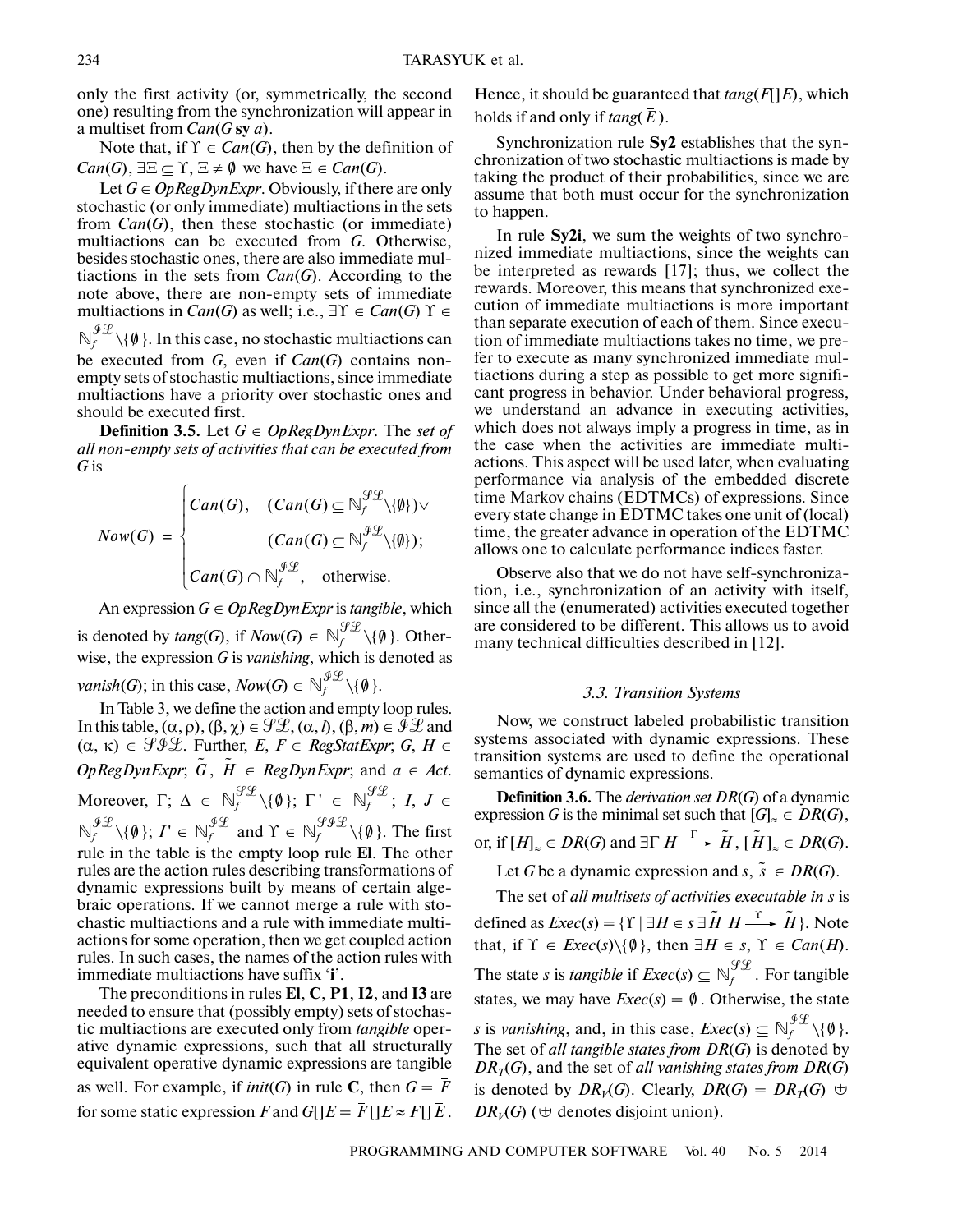|                                      | S<br>$G; E \xrightarrow{X} G; E; E; G \xrightarrow{Y} E; G$<br>$\widetilde{G\stackrel{\Upsilon}{\longrightarrow}\widetilde{G}}$ | $G  H - \tilde{G}  H - H  G - H  G$<br>$G \stackrel{\Gamma}{\longrightarrow} \tilde{G}$ , tang $(H)$<br>$\overline{\mathbf{P}}$                                                                                                  | P2i $\frac{G \rightarrow G}{G \parallel H} \xrightarrow{I + J} \frac{\widetilde{H}}{G \parallel H}$                                                                       | $[G * E * F] \xrightarrow{I} [G * E * F]$<br>$G \xrightarrow{\Upsilon} \tilde{G}$<br>$\blacksquare$                                                               | <b>13</b> $G \longrightarrow \tilde{G}$ , $\neg init(G) \vee (init(G) \wedge tang(\overline{F}))$<br>$[E* F* G] \xrightarrow{\Gamma} [E* F* G]$                  |                                                                                               | $G$ sy $a \frac{I + \{(a, l)\} + \{(b, m)\}}{I}$ $\tilde{G}$ sy $a, a \in \alpha, \hat{a} \in \beta$<br>$G$ sy $a \xrightarrow{I + \{(\alpha \oplus_a \beta, 1 + m)\}} \tilde{G}$ sy $a$             |
|--------------------------------------|---------------------------------------------------------------------------------------------------------------------------------|----------------------------------------------------------------------------------------------------------------------------------------------------------------------------------------------------------------------------------|---------------------------------------------------------------------------------------------------------------------------------------------------------------------------|-------------------------------------------------------------------------------------------------------------------------------------------------------------------|------------------------------------------------------------------------------------------------------------------------------------------------------------------|-----------------------------------------------------------------------------------------------|------------------------------------------------------------------------------------------------------------------------------------------------------------------------------------------------------|
|                                      | <b>B</b> $\overline{(a,\kappa)} \xrightarrow{\{(a,\kappa)\}} (a,\kappa)$                                                        | $G\left[\right]E \xrightarrow{I} \widetilde{G}\left[\right]E$ $E\left[\right]G \xrightarrow{I} E\left[\right]G$<br>$G \xrightarrow{I} G$<br>ö                                                                                    | $\frac{G}{\widetilde{H}} \frac{\widetilde{G}}{1 + \widetilde{G}} \frac{H}{H} \stackrel{\triangle}{\longrightarrow} \frac{\widetilde{H}}{1 + \widetilde{G}}$<br>P2         | $\frac{G \xrightarrow{\Upsilon} \tilde{G}, a, \hat{a} \notin \mathcal{A}(Y)}{G \operatorname{fs} a \xrightarrow{\Upsilon} G \operatorname{fs} a}$<br>$\mathbf{R}$ | $\boxed{[E*G*F]\xrightarrow{I} [E*G*F]}$<br>$G \xrightarrow{I} G$<br><u>12i</u>                                                                                  | $G$ sy $a \xrightarrow{\Upsilon} G$ sy $a$<br>$\frac{1}{2} \sum_{k=1}^{n}$<br>Sy <sub>1</sub> | Sy2i<br>$a \in \alpha, \hat{a} \in \beta$<br>$\sigma$ As                                                                                                                                             |
| Table 3. Action and empty loop rules | $\frac{tang(G)}{G \xrightarrow{\theta} G}$<br>$\Xi$                                                                             | $G \longrightarrow \tilde{G}, \neg ini(G) \vee (init(G) \wedge tang(\overline{E}))$<br>$G[\begin{bmatrix} E & -E & E \end{bmatrix} G & E[\begin{bmatrix} G & -E \end{bmatrix}] G$<br>$\cup$<br>PROGRAMMING AND COMPUTER SOFTWARE | $\frac{1}{2}$ $\parallel$ $\frac{1}{2}$<br>$H \parallel G$<br>$G \longrightarrow \tilde{G}$<br>$\overline{B}$ = $\overline{C}$ = $\overline{H}$<br>$G \parallel H$<br>Fii | GL<br>$G \xrightarrow{\Upsilon} \tilde{G}$<br>$G[f] \xrightarrow{f(\overline{f})}$<br>ᆜ<br>Vol. 40<br>No. 5                                                       | $\frac{\Gamma}{\sim} \tilde{G}$ , $\frac{-init(G) \vee (init(G) \wedge tang(G))}{\Gamma}$<br>$\mathbb{F}$<br>$E * G *$<br>$[E*G*F]$<br>G<br>$\mathbf{L}$<br>2014 | $[E * F * G]$<br>$\tilde{G}$<br>$*F*G$<br>$\tilde{C}$<br>E<br><b>13i</b>                      | ५<br>$\overline{G}$ sy $a \frac{\Gamma^* + \{(\alpha, \rho)\} + \{(\beta, \chi)\}}{\Gamma} \widetilde{G}$ sy a,<br>$G$ sy $a \frac{\Gamma + \{(\alpha \oplus_a \beta, \rho \cdot \chi)\}}{L}$<br>Sy2 |

235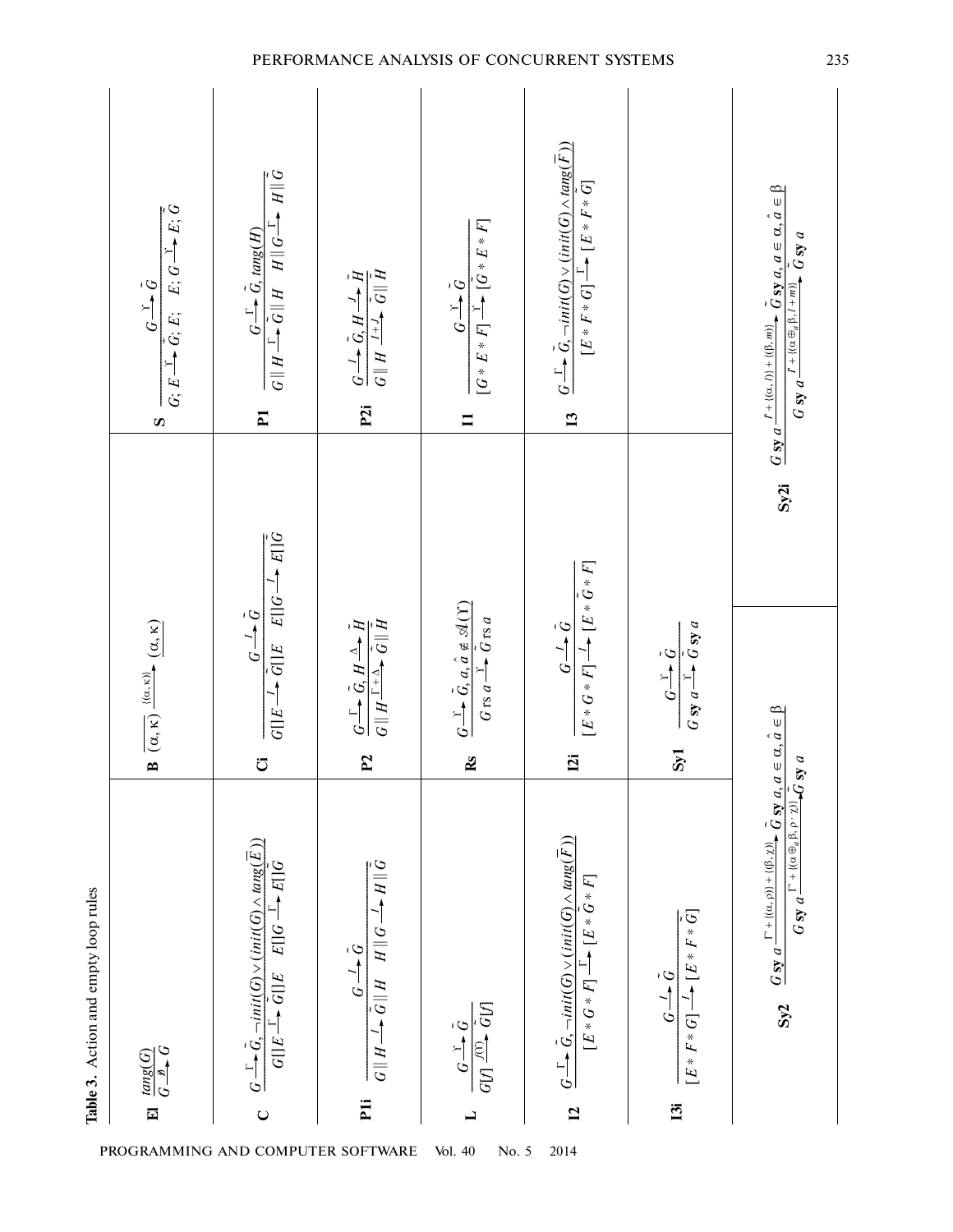Let  $\Upsilon \in \text{Exec}(s) \setminus \{\emptyset\}$ . *The probability that the set of stochastic multiactions* ϒ *is ready for execution in s*, *or the weight of the set of immediate multiactions* ϒ *that is ready for execution in s*, *is*

$$
PF(\Upsilon, s) = \begin{cases} \prod_{(\alpha, \rho) \in \Upsilon} \rho \cdot \prod_{\{(\beta, \chi)\} \in \text{Exec}(s) | (\beta, \chi) \notin \Upsilon\}} (1 - \chi), \\ s \in DR_T(G); \\ \sum_{(\alpha, l) \in \Upsilon} l, \quad s \in DR_V(G). \end{cases}
$$

If  $\Upsilon = \emptyset$  and  $s \in DR_T(G)$ , we define

 $\epsilon$ 

$$
PF(\emptyset, s) = \begin{cases} \prod_{\{(\beta, \chi)\}\in \text{Exec}(s)} (1-\chi), & \text{Exec}(s) \neq \{\emptyset\}; \\ 1, & \text{Exec}(s) = \{\emptyset\}. \end{cases}
$$

If  $s \in DR_T(G)$  and  $Exec(s) \neq \{ \emptyset \}$ , then  $PF(\Upsilon, s)$  can be interpreted as a *joint* probability of independent events (in the probability theory sense; i.e., the proba bility of intersection of these events is equal to the product of their probabilities). Each such an event consists in the positive or negative decision to be exe cuted for a particular stochastic multiaction. Every executable stochastic multiaction decides probabilisti cally (using its probabilistic part) and independently (from others) whether it wants to be executed in *s*. If ϒ is a set of all executable stochastic multiactions that have decided to be executed in *s* and  $\Upsilon \in \text{Exec}(s)$ , then ϒ is ready for execution in *s*. The multiplication in the definition is used because it reflects the probability of the intersection of independent events. Alternatively, when  $\Upsilon \neq \emptyset$ , *PF*( $\Upsilon$ , *s*) can be interpreted as the probability to execute *exclusively* the set of stochastic multi actions ϒ in *s*, i.e., the probability of *intersection* of two events calculated using the conditional probability for mula in the form  $\mathcal{P}(X \cap Y) = \mathcal{P}(X|Y)\mathcal{P}(Y)$ . The event *X* consists in the execution of ϒ in *s*. The event *Y* con sists in the non-execution in *s* of all executable sto chastic multiactions that do not belong to ϒ. Since the above-mentioned non-executions are obviously inde pendent events, the probability of *Y* is the product of the probabilities of the non-executions:  $\mathcal{P}(Y) =$  $\prod_{\{\{(\beta,\chi)\}\in\text{Exec}(s)|(\beta,\chi)\notin\Upsilon\}}(1-\chi)$ . The conditioning of *X* by *Y* makes the executions of the stochastic multi actions from ϒ independent, since all of them can be executed in parallel in *s* by the definition of *Exec*(*s*). Hence, the probability to execute Υ *under condition* that no executable stochastic multiactions not belong ing to ϒ are executed in *s* is the product of probabilities of these stochastic multiactions:  $\mathcal{P}(X|Y)$  $\prod_{(\alpha,\rho) \in \Upsilon} \rho$ . Thus, the probability that  $\Upsilon$  is executed *and* no executable stochastic multiactions not belong ing to ϒ are executed in *s* is equal to the probability of *X* conditioned by *Y* multiplied by the probability of *Y*:  $\mathcal{P}(X \cap Y) = \mathcal{P}(X|Y)\mathcal{P}(Y) = \prod_{(\alpha,\rho) \in Y} \rho$  $\prod_{\{\{(\beta,\chi)\}\in\text{Exec}(s)|(\beta,\chi)\notin\Upsilon\}}(1-\chi)$ . When  $\Upsilon\neq\emptyset$ , *PF*( $\Upsilon$ , *s*), can be interpreted as the probability not to execute in *s* any executable stochastic multiactions; thus,  $PF(\emptyset, s) = \prod_{\{(\beta, \chi)\}\in \text{Exec}(s)} (1-\chi)$ . When only an empty set of activities can be executed in *s*, i.e.,  $Exec(s) = \{\emptyset\}$ , we have  $PF(\emptyset, s) = 1$ , since we stay in *s* in this case. Note that, for  $s \in DR_T(G)$ , we have  $PF(\Upsilon)$ ,  $s$ )  $\in$  (0; 1]; hence, we can stay in *s* at the next time moment with a certain positive probability.

If  $s \in DR_v(G)$ , then  $PF(Y, s)$  can be interpreted as the *overall* (*cumulative*) weight of the immediate mul tiactions from  $\Upsilon$ , i.e., the sum of all their weights. The summation here is used since the weights can be seen as the rewards collected [17]. In addition, this means that concurrent execution of the immediate multi actions has more importance than that of every single one. The weights of immediate multiactions can be also interpreted as bonus rewards of transitions [18]. The rewards are summed when immediate multi actions are executed in parallel, because all of them "operated" thereby. Since execution of immediate multiactions takes no time, we prefer to execute as many parallel immediate multiactions in a step as pos sible to get more progress in behavior. This aspect will be used later, when evaluating performance on the basis of the EDTMCs of expressions. Note that this reasoning is the same as that used to define the proba bility of synchronized immediate multiactions in rule **Sy2i**. Another reason is that our approach is analogous to the definition of the probability of conflicting imme diate transitions in GSPNs [19]. The only difference is that we have a step semantics and, for every set of imme diate multiactions executed in parallel, use its cumula tive weight. To get the analogy with GSPNs possessing interleaving semantics, we interpret weights of immedi ate transitions of GSPNs as the cumulative weights of the sets of immediate multiactions of dtsiPBC.

Note that the definition of *PF*(ϒ, *s*) (as well as the definitions of other probability functions to be pre sented) is based on the assumed implicit enumeration of activities.

Let  $\Upsilon \in \text{Exec}(s)$ . Besides  $\Upsilon$ , some other sets of activities may be ready for execution in *s*; hence, a kind of conditioning or normalization is needed to calculate the execution probability. The *probability to execute a multiset of activities* ϒ *in s* is

$$
PT(\Upsilon, s) = \frac{PF(\Upsilon, s)}{\sum_{\Xi \in \text{Exec}(s)} PF(\Xi, s)}.
$$

If  $s \in DR_T(G)$ , then  $PT(Y, s)$  can be interpreted as the *conditional* probability to execute ϒ in *s* calculated using the conditional probability formula in the form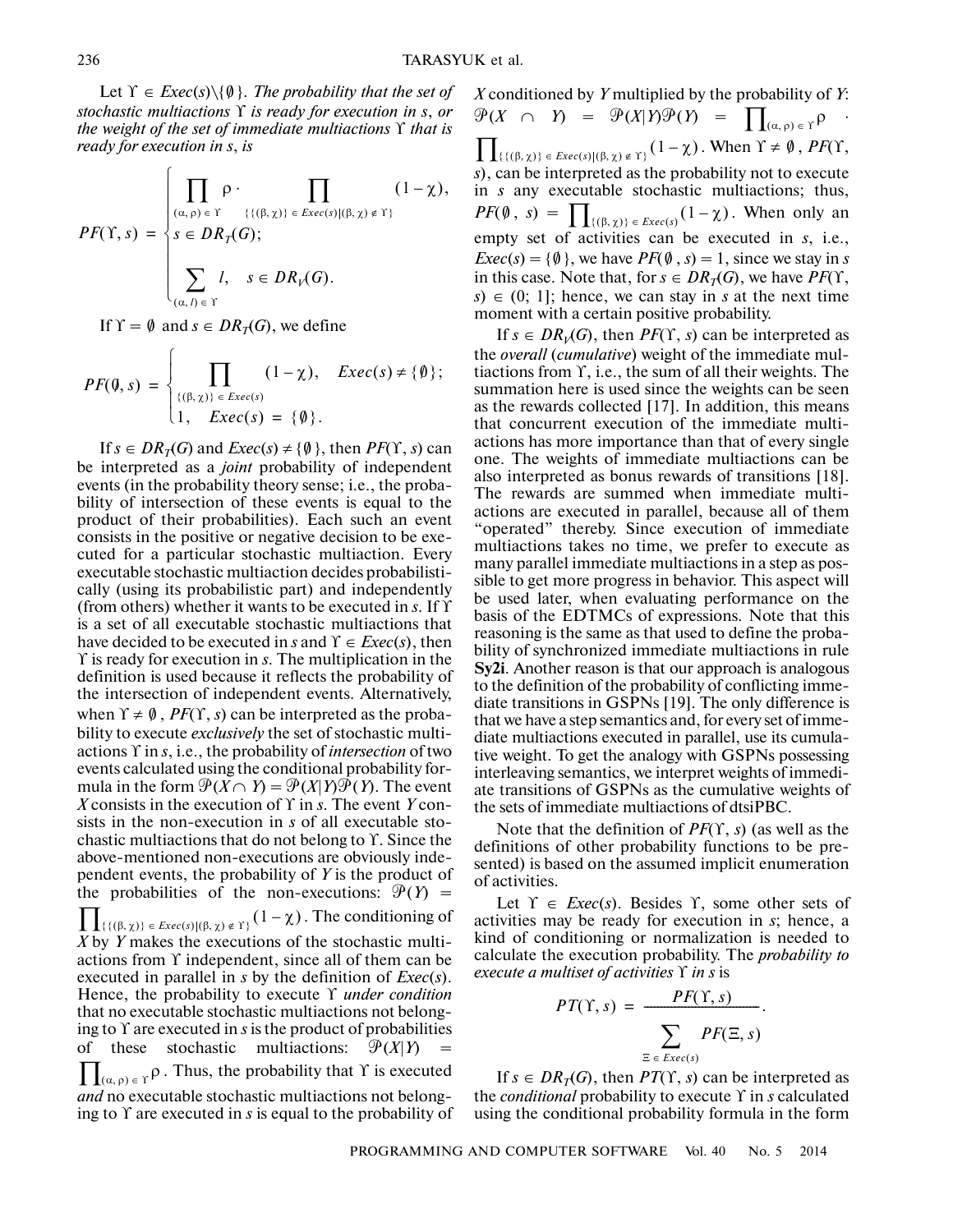$$
\mathcal{P}(Z|W) = \frac{\mathcal{P}(Z \cap W)}{\mathcal{P}(W)}
$$
. The event Z consists in the exclusive execution of Y in s; hence,  $\mathcal{P}(Z) = PF(Y, s)$ . The event W consists in the exclusive execution of any multiset (including the empty one)  $\Xi \in Excel(s)$  in s.  
Thus,  $W = \bigcup_j Z_j$ , where,  $\forall j$ ,  $Z_j$  are mutually exclusive (incompatible) events (in the probability theory sense, i.e., intersection of these events is the empty event) and  $\exists i$ ,  $Z = Z_i$ . We have  $\mathcal{P}(W) = \sum_j \mathcal{P}(Z_j) = \sum_{\Xi \in Excel(s)} PF(\Xi, s)$ , because the summation reflects the probability of the union of mutually exclusive events. Since  $Z \cap W = Z_i \cap (\bigcup_j Z_j) = Z_i = Z$ , we have  $\mathcal{P}(Z|W) = \frac{\mathcal{P}(Z)}{\mathcal{P}(W)} = \frac{PF(Y, s)}{\sum_{\Xi \in Excel(s)} PF(\Xi, s)} \cdot PF(Y, s)$ 

can be also viewed as the *potential* probability to exe cute  $\Upsilon$  in *s*, since we have  $PF(\Upsilon, s) = PT(\Upsilon, s)$  only when *all* sets (including the empty one) consisting of the executable stochastic multiactions can be executed in *s*. In this case, all stochastic multiactions mentioned can be executed in parallel in *s*, and we have  $\sum_{\Xi \in \text{Exec}(s)} PF(\Xi, s) = 1$ , since this sum collects products of *all* combinations of the probability parts of the stochastic multiactions and the negations of these parts. However, in general, for example, for two stochastic multiactions  $(\alpha, \rho)$  and  $(\beta, \chi)$  executable in *s*, it may happen that they cannot be executed in *s* together, in parallel, i.e.,  $\emptyset$ ,  $\{(\alpha, \rho)\}, \{(\beta, \chi)\}\in \text{Exec}(s)$ , but  $\{(\alpha, \rho)\}$  $\rho$ },  $\{(\beta, \gamma)\}\notin \text{Exec}(s)$ . Note that, for  $s \in DR_T(G)$ , we have  $PT(\emptyset, s) \in (0; 1]$ ; hence, there is a non-zero probability to stay in the state *s* at the next time moment, and the residence time in *s* is at least one dis crete time unit.

If  $s \in DR_V(G)$ , then  $PT(Y, s)$  can be interpreted as the weight of the set of immediate multiactions  $\Upsilon$  that is ready for execution in *s normalized* by the weights of *all* sets executable in *s*.

The advantage of our two-stage approach to the definition of the probability to execute a set of activi ties is that the resulting probability formula *PT*(ϒ, *s*) is valid both for (multisets of) stochastic and immediate multiactions. It allows one to unify the notation used in what follows for constructing the operational semantics and analyzing performance.

Note that the sum of outgoing probabilities for the expressions belonging to the derivations of *G* is equal to 1. More formally,  $\forall s \in DR(G), \sum_{\Upsilon \in \text{Exec}(s)} PT(\Upsilon, s)$ = 1. This, obviously, follows from the definition of *PT*(ϒ, *s*) and guarantees that it always defines a proba bility distribution.

The *probability to move from*  $s$  *to*  $\tilde{s}$  *by executing an arbitrary multiset of activities* is given by

$$
PM(s, \tilde{s}) = \sum_{\{\Upsilon \mid \exists H \in s \exists \tilde{H} \in \tilde{s} \ H \perp \tilde{s} \ H\}} PT(\Upsilon, s).
$$

PROGRAMMING AND COMPUTER SOFTWARE Vol. 40 No. 5 2014

Since  $PM(s, \tilde{s})$  is the probability to move from *s* to  $\tilde{s}$  by executing an *arbitrary* set of activities (including the empty one), we use summation in the definition. We have

$$
\forall s \in DR(G)
$$
\n
$$
\sum_{\{\tilde{s} \mid \exists H \in s \exists \tilde{H} \in \tilde{s} \exists \Upsilon \ H^{\perp} \neq \tilde{H}\}} PM(s, \tilde{s})
$$
\n
$$
= \sum_{\{\tilde{s} \mid \exists H \in s \exists \tilde{H} \in \tilde{s} \exists \Upsilon \ H^{\perp} \neq \tilde{H}\}} \sum_{\{\Upsilon \mid \exists H \in s \exists \tilde{H} \in \tilde{s} \ H^{\perp} \neq \tilde{H}\}} PT(\Upsilon, s)
$$
\n
$$
= \sum_{\{\tilde{s} \mid \tilde{s} \in \tilde{s} \ H^{\perp} \neq \tilde{H}\}} PT(\Upsilon, s) = 1.
$$

 $\Upsilon \in \overline{Exec(s)}$ 

**Example 3.1.** Let  $E = (\{a\}, \rho) [](\{a\}, \gamma)$ . Then, *DR*( $\overline{E}$ ) consists of the equivalence classes  $s_1 = [\overline{E}]_{\approx}$ and  $s_2 = [E]_{\approx}$ . We have  $DR_T(\overline{E}) = \{s_1, s_2\}$ . Let us show how to calculate the execution probabilities. Since *Exec*(*s*<sub>1</sub>) = { $\emptyset$ , {({*a*},  $\rho$ )}, {({*a*},  $\chi$ )}}, we obtain  $PF({{(a}, \rho)}, s_1) = \rho(1-\chi), PF({{(a}, \chi)}, s_1) = \chi(1-\rho),$ and  $PF(\emptyset, s_1) = (1 - \rho)(1 - \chi)$ . Then, =  $\rho(1-\chi) + \chi(1-\rho) + (1-\phi)$  $\rho$ )(1 –  $\chi$ ) = 1 –  $\rho \chi$ . Thus,  $PT(\{(a), \rho)\}, s_1)$  =  $\frac{\rho(1-\chi)}{1-\rho\chi}$ ,  $PT(\{(\{a\},\chi)\},s_1) = \frac{\chi(1-\rho)}{1-\rho\chi}$ , and  $PT(\emptyset, s_1) =$  $PM(s_1, s_1) = \frac{(1 - \rho)(1 - \chi)}{1 - \rho\chi}$ . Further, *Exec*(*s*<sub>2</sub>) = { $\emptyset$ }; hence,  $\sum_{\Xi \in \text{Exec}(s_2)} PF(\Xi, s_2) = PF(\emptyset, s_2) = 1$  and  $PT(\emptyset, s_2) = PM(s_2, s_2) = \frac{1}{1} = 1$ . Finally,  $PM(s_1, s_2) =$  $PT(\{(\{a\}, \rho)\}, s_1) + PT(\{(\{a\}, \chi)\}, s_1) = \frac{\rho(1-\chi)}{1-\rho\chi} +$  $\frac{\chi(1-\rho)}{1-\rho\chi} = \frac{\rho+\chi-2\rho\chi}{1-\rho\chi}.$  $\sum_{\Xi \in \text{Exec}(s_1)} PF(\Xi, s_1)$ 

Let  $E' = (\{a\}, l) [](\{a\}, m)$ . Then,  $DR(E')$  consists of the equivalence classes  $s'_1 = [E']_*$  and  $s'_2 = [E']_*$ . We have  $DR_T(E') = \{s_2\}$  and  $DR_V(E') = \{s_1'\}$ . Let us show how to calculate the execution probabilities. Since  $Exec(s'_1) = \{ \{ (\{a\}, b) \}, \{ (\{a\}, m) \} \}$ , we obtain  $PF({\{(a, l), l\}, s'_1) = l \text{ and } PF({\{(a, m)\}, s'_1) = m. \text{ Then,}}$  $\sum_{\Xi \in \text{Exec}(s_1)} PF(\Xi, s_1') = l + m$ . Thus,  $PT(\{(a), l), s_1'$ ) = *l* and  $PT(\{(a), m)\}, s'_1) = \frac{m}{b}$ . Further,  $Exec(s'_2) = \{\emptyset\}; \text{hence, } \sum_{\Xi \in Exercise(s'_2)} PF(\Xi, s'_2) = PF(\emptyset,$  $(s'_2) = 1$  and  $PT(\emptyset, s'_2) = PM(s'_2, s'_2) = \frac{1}{1} = 1$ . Finally, *l m*+  $\frac{l}{l+m}$  and  $PT(\{(a), m)\}, s'_1) = \frac{m}{l+m}$ *l m*+  $\frac{m}{\cdot}$  $\frac{1}{1}$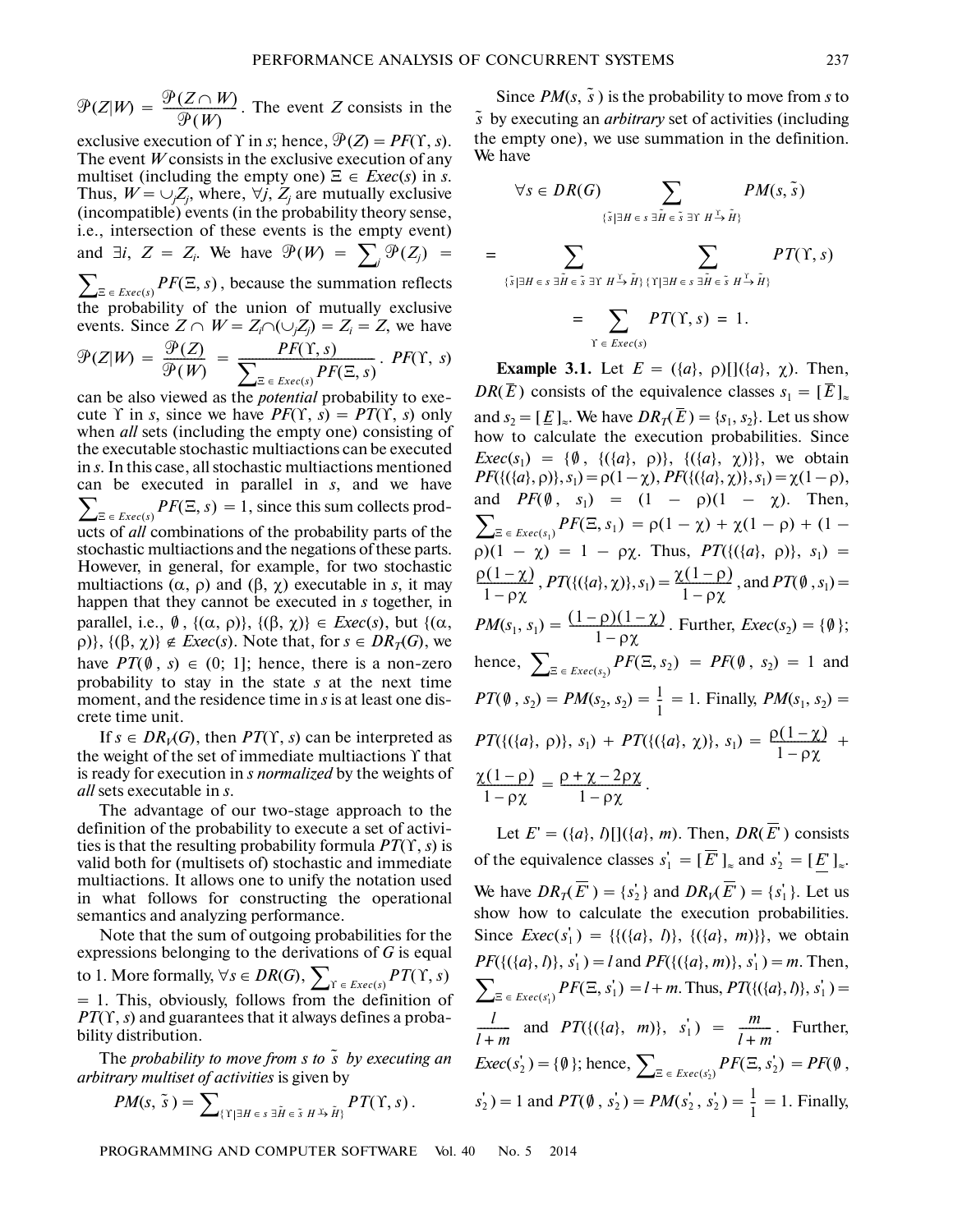to any other one.

$$
PM(s'_1, s'_2) = PT(\{(\{a\}, b)\}, s'_1) + PT(\{(\{a\}, m)\}, s'_1) = \frac{l}{l+m} + \frac{m}{l+m} = 1.
$$

**Definition 3.7.** Let *G* be a dynamic expression. The (*labeled probabilistic*) *transition system of G* is a quadru ple  $TS(G) = (S_G, L_G, \mathcal{T}_G, s_G)$ , where

•  $S_G = DR(G)$  is the set of *states*;

• 
$$
L_G \subseteq \mathbb{N}_f^{\mathcal{G} \mathcal{G} \mathcal{L}} \times (0; 1]
$$
 is the set of *labels*;

• 
$$
\mathcal{T}_G = \{ (s, (\Upsilon, PT(\Upsilon, s)), \tilde{s}) | s, \tilde{s} \in DR(G), \}
$$

 $\exists H \in s \exists \tilde{H} \in \tilde{s}$   $H \longrightarrow \tilde{H}$  is the set of *transitions*; and

•  $s_G = [G]_{\approx}$  is the *initial state*.

The definition of *TS*(*G*) is correct; i.e., for every state, the sum of the probabilities of all the transitions starting from it is 1. This is guaranteed by the remark after the definition of *PT*(ϒ, *s*). Thus, we have defined a *generative* model of probabilistic processes [20]. This follows from the fact that the sum of the probabilities of the transitions with all possible labels, rather than of only those with the same labels (up to enumeration of activities they include), like in the *reactive* models, should be equal to 1. In addition, we do not have a nested probabilistic choice as in the *stratified* models.

The transition system *TS*(*G*) associated with a dynamic expression *G* describes all the steps (concur rent executions) that occur at discrete time moments with some (one-step) probability and consist of sets of activities. Every step consisting of stochastic multi actions or the empty step (i.e., the step consisting of the empty set of activities) occurs instantly after one discrete time unit delay. Each step consisting of imme diate multiactions occurs instantly without any delay. Any step can change the current state. The states are the structural equivalence classes of dynamic expressions obtained by application of action rules starting from an expression belonging to  $[G]_{\approx}$ . A transition  $(s,(\Upsilon,\mathcal{P}),\tilde{s}) \in$ 

 $\mathcal{T}_G$  is written as  $s \xrightarrow{\gamma} \tilde{s}$  and is interpreted as follows: the probability to change *s* to  $\tilde{s}$  as a result of executing  $\Upsilon$ is  $\mathcal{P}$ .

Note that for tangible states,  $\mathcal P$  can be the empty set, and its execution does not change the current state (i.e., the equivalence class), since we have a loop tran sition  $s \xrightarrow{\phi} s$  from a tangible state *s* to itself. This corresponds to the application of the empty loop rule to expressions from the equivalence class. We have to keep track of such executions, which are called *empty loops*, because they have non-zero probabilities. This follows from the definition of  $PF(\emptyset, s)$  and the fact that multiaction probabilities cannot be equal to 1 since they belong to the interval (0; 1). For vanishing states, Y cannot be the empty set, since we must execute some immediate multiactions from them at the current moment.

The step probabilities belong to the interval (0; 1], with value 1 corresponding to the case where we can not leave a tangible state *s* and there exists only one transition from it, namely, the empty loop  $s \stackrel{\phi}{\longrightarrow} _1 s$ , or if there is just a single transition from a vanishing state

We write  $s \xrightarrow{\gamma} \tilde{s}$  if  $\exists \mathcal{P} \ s \xrightarrow{\gamma} \tilde{s}$  and  $s \longrightarrow \tilde{s}$  if  $\exists$ Y  $s \xrightarrow{Y} \tilde{s}$ .

Isomorphism is a coincidence of systems up to renaming of their components or states.

**Definition 3.8.** Let *G*, *G*' be dynamic expressions and  $TS(G) = (S_G, L_G, \mathcal{T}_G, s_G), TS(G) = (S_G, L_G, \mathcal{T}_G, s_G)$  be their transition systems. A mapping  $\beta: S_G \longrightarrow S_G$  is an *isomorphism* between *TS*(*G*) and *TS*(*G*'), which is denoted as  $\beta$  :  $TS(G) \simeq TS(G)$ , if  $\beta$  is a bijection such that  $\beta(s_G) = s_G$  and  $\forall s, \tilde{s} \in S_G \forall \Upsilon \ s \xrightarrow{\Upsilon} \ s \Leftrightarrow \beta(s) \xrightarrow{\Upsilon} \ s$  $\beta(\tilde{s})$ . Two transition systems  $TS(G)$  and  $TS(G)$  are *isomorphic*, which is denoted as  $TS(G) \approx TS(G)$  if  $\exists \beta$ :  $TS(G) \simeq TS(G)$ .

Transition systems of static expressions can be defined as well. For  $E \in RegStatExpr$ , we set  $TS(E) =$  $TS(\overline{E}).$ 

**Definition 3.9.** Two dynamic expressions *G* and *G*' are *equivalent with respect to the transition systems*, which is denoted as  $G =_{ts} G$ , if  $TS(G) \simeq TS(G)$ .

**Example 3.2.** The expression  $\text{Stop} = \left(\{g\}, \frac{1}{2}\right)$  **rs** *g*  $\int_{\mathcal{Q}} d\mathbf{r}$  1  $\frac{1}{2}$ ⎞

specifies the non-terminating process performing only empty loops with probability 1. Let  $E = \left[ (\{a\}, \rho) * ((\{b\},$ χ); ((({*c*}, *l*); ({*d*}, θ))[](({*e*}, *m*); ({ *f* }, φ)))) ∗ Stop].  $DR(\overline{E})$  consists of the elements

 $s_1 = [\overline{(\{a\}, \rho)} * ((\{b\}, \chi); (((\{c\}, b); (\{d\}, \theta))])((\{e\}, m); (\{f\},$  $(\phi$ )))) \* Stop]<sub>≈</sub>,

$$
s_2 = [(\{a\}, \rho) * \overline{((\{b\}, \chi); (((\{c\}, l); (\{d\}, \theta)))]((\{e\}, m); (\{f\}, \phi)))) * \text{Stop}]_{\approx},
$$

$$
s_3 = [(\{a\}, \rho) * ((\{b\}, \chi); \overline{(((\{c\}, l); (\{d\}, \theta))[] ((\{e\}, m); (\{f\},\phi)))) * \text{Stop}]_{\approx},
$$

$$
s_4 = [(\{a\}, \rho) * ((\{b\}, \chi); (((\{c\}, l); \overline{(\{d\}, \theta)})])((\{e\}, m); (\{f\}, \phi)))) * \text{Stop}]_{\approx},
$$

$$
s_5 = [(\{a\}, \rho) * ((\{b\}, \chi); (((\{c\}, l); (\{d\}, \theta)))]((\{e\}, m); \overline{(\{f\}, l)})) * \text{Stop}]_{\approx},
$$

We have 
$$
DR_T(\overline{E}) = \{s_1, s_2, s_4, s_5\}
$$
 and  $DR_V(\overline{E}) = \{s_3\}.$ 

In Fig. 1, the transition system  $TS(\overline{E})$  is presented. The tangible states are depicted in ovals and the van ishing ones are depicted in boxes. For simplicity of the graphical representation, the singleton multisets of activities are written without braces.

## 4. DENOTATIONAL SEMANTICS

In this section, we construct the denotational semantics in terms of a subclass of labeled discrete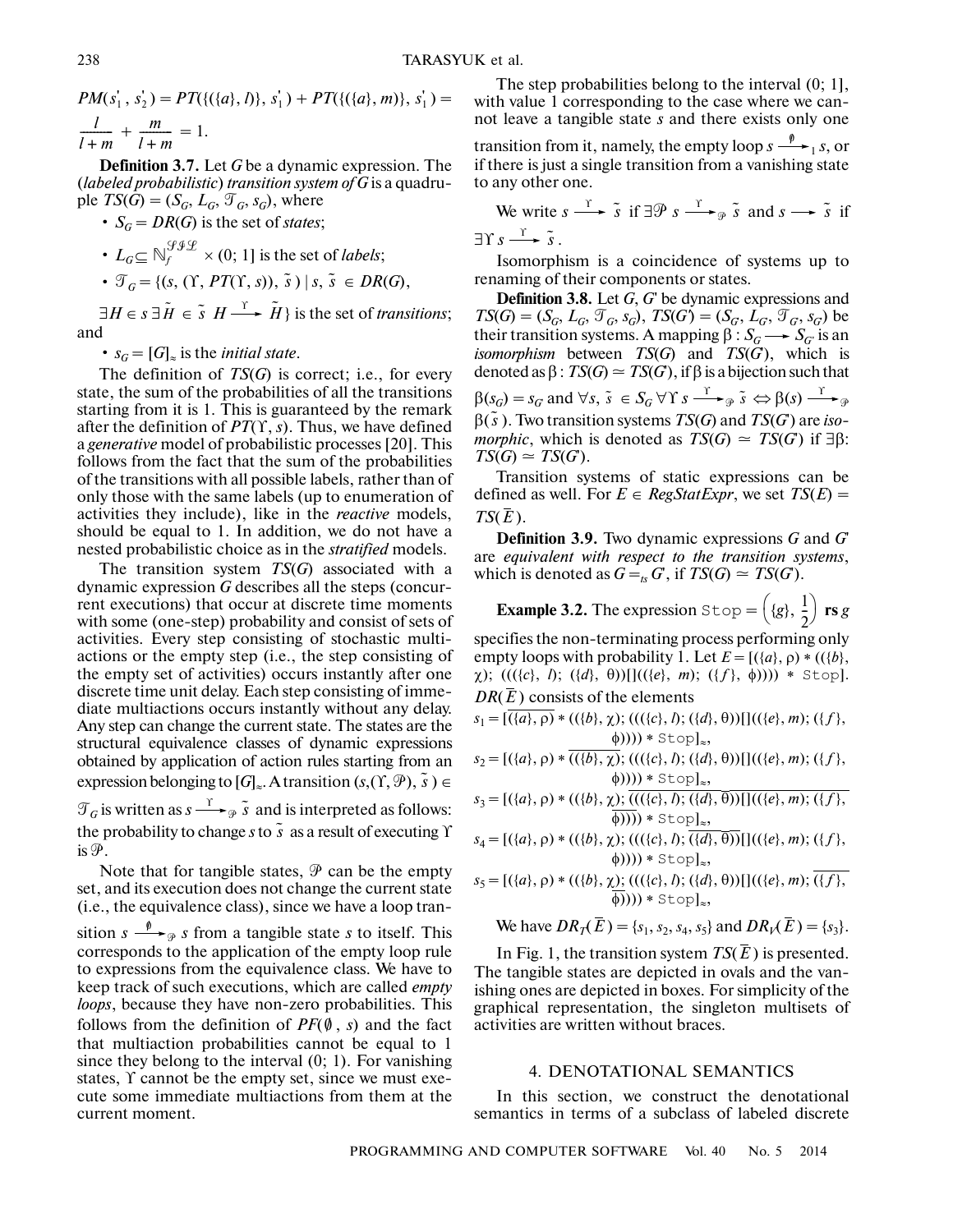time stochastic and immediate PNs (LDTSIPNs) called discrete time stochastic and immediate Petri boxes (dtsi-boxes).

## *4.1. Labeled DTSIPNs*

Let us introduce a class of labeled discrete time sto chastic and immediate Petri nets (LDTSIPNs), a sub class of DTSPNs [16] (we do not allow the transition probabilities to be equal to 1) extended with transition labeling and immediate transitions. LDTSIPNs resemble in part discrete time deterministic and sto chastic PNs (DTDSPNs) [21], as well as discrete deterministic and stochastic PNs (DDSPNs) [22]. DTDSPNs and DTSPNs are extensions of DTSPNs with deterministic transitions (having fixed delay that can be zero), inhibitor arcs and guards. In addition, while stochastic transitions of DTDSPNs, like those of DTSPNs, have geometrically distributed delays, delays of stochastic transitions of DTSPNs have dis crete-time phase distributions. At the same time, LDTSIPNs are not subsumed by DTDSPNs or DTSPNs, since LDTSIPNs have a step semantics, whereas DTDSPNs and DDSPNs have interleaving semantics. LDTSIPNs are somewhat similar to labeled weighted DTSPNs (LWDTSPNs) from [23], but, in LWDTSPNs, there are no immediate transi tions, all (stochastic) transitions have weights, the transition probabilities may be equal to 1, and only maximal fireable subsets of the enabled transitions are fired.

First, we present a formal definition of LDTSIPNs.

**Definition 4.1.** A *labeled discrete-time stochastic and immediate Petri net (LDTSIPN)* is a tuple

 $N = (P_N, T_N, W_N, \Omega_N, L_N, M_N)$ , where

•  $P_N$  and  $T_N = T_{sN} \oplus T_{iN}$  are finite sets of *places* and *stochastic and immediate transitions*, respectively, such that  $P_N \cup T_N \neq \emptyset$  and  $P_N \cap T_N = \emptyset$ ; that

•  $W_N: (P_N \times T_N) \cup (T_N \times P_N) \longrightarrow \mathbb{N}$  is a function providing *weights of arcs* between places and transi tions;

•  $\Omega_N: T_N \longrightarrow (0; 1) \cup (\mathbb{N}\setminus\{0\})$  is a *transition probability and weight* function associating stochastic tran sitions with probabilities and immediate transitions with weights;

•  $L_N: T_N \longrightarrow \mathcal{L}$  is a transition *labeling* function assigning multiactions to transitions;

•  $M_N \in \mathbb{N}_f^{P_N}$  is an *initial marking*. *PN*

The graphical representation of LDTSIPNs is sim ilar to that of standard labeled PNs supplemented with indications of probabilities or weights written near the corresponding transitions. Square boxes of normal thickness depict stochastic transitions, and those with thick borders represent immediate transitions. If the probabilities or weights are not indicated, they are considered to be of no importance in the correspond ing examples.

**Fig. 1.** The transition system of  $\overline{E}$  for  $E = \left[ (\{a\}, \rho) \ast ((\{b\}, \rho)) \right]$ χ); ((({*c*}, *l*); ({*d*}, θ))[](({*e*}, *m*); ({ *f* }, φ)))) \* Stop].

Now, we consider the semantics of LDTSIPNs.

Let *N* be an LDTSIPN and  $M$ ,  $\tilde{M} \in \mathbb{N}_f^{P_N}$ . *PN*

Immediate transitions have a priority over stochas tic ones; thus, immediate transitions always fire first, if they can. Suppose that all stochastic transitions have priority 0 and all immediate ones have priority 1.

A transition  $t \in T_N$  is *enabled* in  $M$  if  $\mathbf{f} \subseteq M$  and one of the following conditions holds:  $t \in T_{iN}$  or  $\forall u \in T_N^{\bullet}$   $u \in$  $M \Rightarrow u \in T_{sN}$ . In other words, a transition is enabled in a marking if it has enough tokens in its input places and is immediate, or, when it is stochastic, there exists no immediate transition with enough tokens in its input places. Let *Ena*(*M*) be the set of *all transitions enabled in M*. By definition, it follows that  $\text{Ena}(M) \subseteq$  $T_{iN}$  or *Ena*(*M*)  $\subseteq T_{sN}$ . A set of transitions  $U \subseteq Ena(M)$ is *enabled* in a marking  $M$  if  $^{\bullet}U \subseteq M$ . Firings of transitions are atomic (instantaneous) operations, and tran sitions may fire concurrently in steps. We assume that all transitions participating in a step should differ; hence, only sets (not multisets) of transitions may fire. Thus, we do not allow self-concurrency to avoid some technical difficulties in calculating probabilities for multisets of transitions, as will be seen after the follow ing formal definitions. Moreover, we do not need to consider self-concurrency, since denotational seman tics of expressions will be defined via dtsi-boxes which are safe LDTSIPNs (hence, no self-concurrency is possible).

A marking *M* is *tangible*, which is denoted by *tang*(*M*), if *Ena*(*M*)  $\subseteq T_{sN}$ , in particular, if *Ena*(*M*) =  $\emptyset$ . Otherwise, the marking *M* is *vanishing*, which is denoted by *vanish*(*M*) and, in this case,  $Ena(M) \subseteq T_{iN}$ 

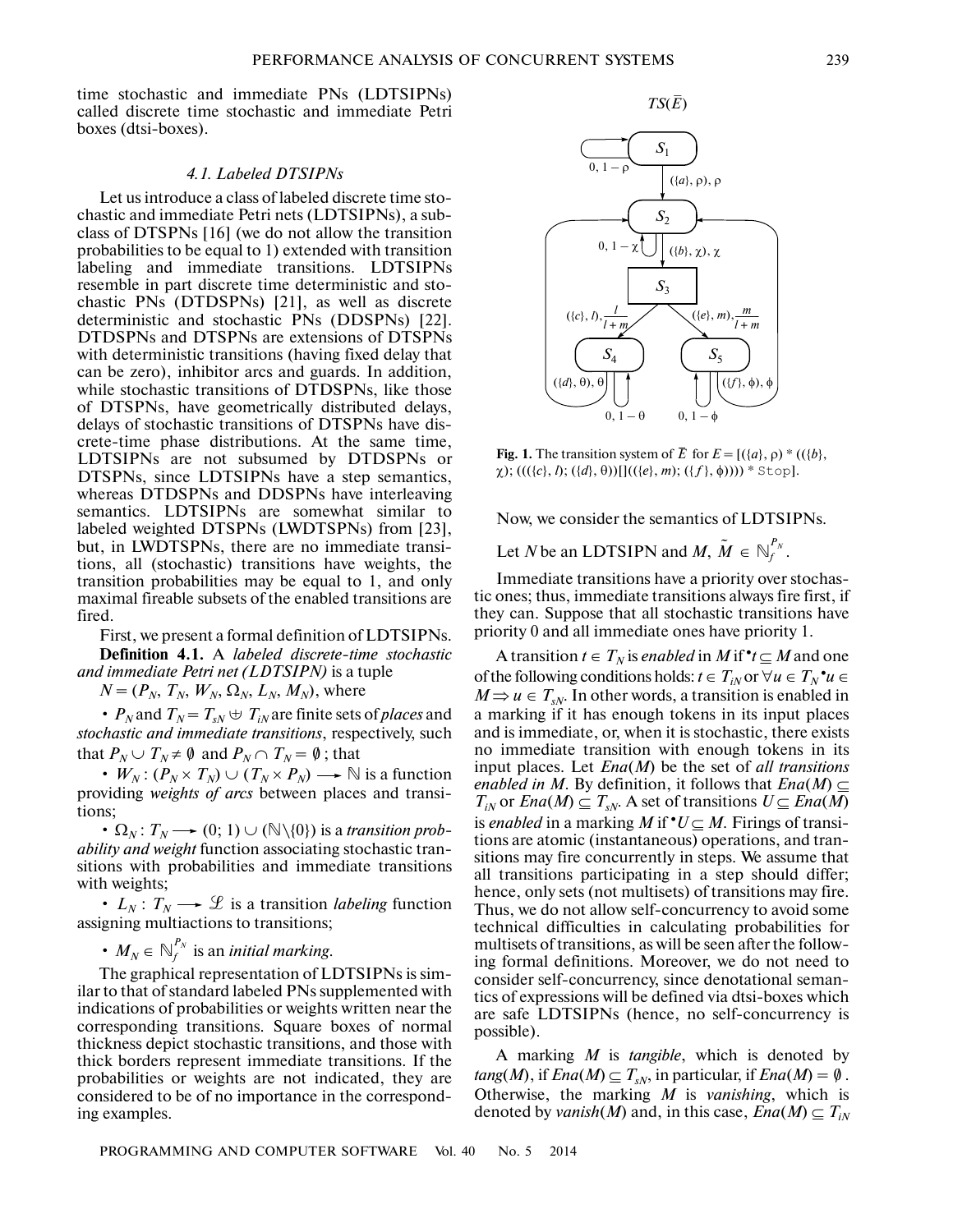and  $Ena(M) \neq \emptyset$ . If  $tang(M)$ , then a stochastic transition  $t \in \text{Ena}(M)$  fires with probability  $\Omega_N(t)$  when no other stochastic transitions conflicting with it are enabled.

Let  $U \subseteq \text{Ena}(M), U \neq \emptyset$ , and  $^{\bullet}U \subseteq M$ . The *probability that the set of stochastic transitions U is ready for fir ing in M* or the *weight of the set of immediate transitions U that is ready for firing in M* is

$$
PF(U, M) = \begin{cases} \prod_{t \in U} \Omega_N(t) \cdot \prod_{u \in \text{Ena}(M) \setminus U} (1 - \Omega_N(u)), \\ \text{tang}(M); \\ \sum_{t \in U} \Omega_N(t), \quad \text{vanish}(M). \end{cases}
$$

If  $U = \emptyset$  and *tang*(*M*), we define

$$
PF(\emptyset, M) = \begin{cases} \prod_{u \in \text{Ena}(M)} (1 - \Omega_N(u)), & \text{Ena}(M) \neq \emptyset; \\ 1, & \text{Ena}(M) = \emptyset. \end{cases}
$$

Let  $U \subseteq \text{Ena}(M), U \neq \emptyset$ , and  $^{\bullet}U \subseteq M$  or  $U = \emptyset$  and *tang*(*M*). Besides *U*, some other sets of transitions may be ready for firing in *M*; hence, a kind of conditioning or normalization is needed to calculate the firing prob ability. The concurrent firing of the transitions from *U* changes the marking *M* to  $\tilde{M} - U + U^*$ , which is denoted as  $M \xrightarrow{U} \mathcal{P}$  *M*, where  $\mathcal{P} = PT(U, M)$  is the *probability that the set of transitions U fires in M* defined *U*

as 
$$
PT(U, M) = \frac{PF(U, M)}{\sum_{\{V | V \subseteq M\}} PF(V, M)}
$$
.

Note that, in the case of  $U = \emptyset$  and *tang*(*M*), we have  $M = \tilde{M}$ .

The advantage of our two-stage approach to defini tion of the probability that a set of transitions fires is that the resulting probability formula *PT*(*U*, *M*) is valid both for (sets of) stochastic and immediate transitions. This allows one to unify the notation used further for constructing the denotational semantics and analyz ing performance.

Note that, for all markings of an LDTSIPN N, the sum of outgoing probabilities (i.e., probabilities to change the current marking) is equal to 1. More for-

mally,  $\forall M \in \mathbb{N}_f^{P_N}$   $\sum_{x \in \mathcal{F}^*} PT(U, M) = 1$ . This  $\sum_{\{U\}^{\bullet}U\subseteq M\}}PT(U,M)$ 

obviously follows from the definition of *PT*(*U*, *M*) and guarantees that this function defines a probability dis tribution.

We write 
$$
M \xrightarrow{U} \tilde{M}
$$
 if  $\exists \mathcal{P} M \xrightarrow{U} \varphi \tilde{M}$  and  $M \longrightarrow \tilde{M}$   
if  $\exists U M \xrightarrow{U} \tilde{M}$ .

The *probability to move from*  $M$  *to*  $\tilde{M}$  *by firing an*  $arbitrary$  set of transitions is  $PM(M, \tilde{M}) =$  $\sum_{\{U \mid M \stackrel{U}{\rightarrow} \tilde{M}\}} PT(U, M)$  .

Since  $PM(M, \tilde{M})$  is the probability for *any* (including the empty one) transition set to change marking *M* to  $\tilde{M}$ , we use summation in the definition. Note that  $\forall M \in \mathbb{N}_f^{P_N}$   $\sum_{\substack{\tilde{M} \leq M \leq \tilde{M} \\ \tilde{M} \leq M}} PM(M, \tilde{M}) =$  $=$  $\sum_{\{U\}^{\bullet}U \subseteq M\}} PT(U, M) = 1.$  $\sum_{\set{\tilde{M}}|M\rightarrow\tilde{M}}^P M(M,\tilde{M})$  $\sum_{\{\tilde{M}|M \to \tilde{M}\}} \sum_{\{U|M \stackrel{U}{\to} \tilde{M}\}} PT(U, M)$ 

**Definition 4.2.** Let *N* be an LDTSIPN.

• The *reachability set of N* denoted as *RS*(*N*) is the minimal set of markings such that  $M_N \in RS(N)$  and, if

 $M \in RS(N)$  and  $M \longrightarrow \tilde{M}$ , then  $\tilde{M} \in RS(N)$ .

• The *reachability graph of* N denoted as *RG*(*N*) is a directed labeled graph with the set of nodes *RS*(*N*) and arcs between nodes  $M$  and  $\tilde{M}$  labeled with  $(U, \mathcal{P})$ if  $M \stackrel{U}{\longrightarrow}_{\mathcal{P}} \tilde{M}$ .

The set of *all tangible markings from RS*(*N*) is denoted by  $RS_T(N)$ , and the set of *all vanishing markings from RS(N)* is denoted by  $RS_V(N)$ . Obviously,  $RS(N) = RS_T(N) \oplus RS_V(N).$ 

# *4.2. Algebra of dtsi-Boxes*

Now, we introduce discrete-time stochastic and immediate Petri boxes and the corresponding alge braic operations to define a net representation of dtsiPBC expressions.

**Definition 4.3.** A *discrete-time stochastic and imme diate Petri box (dtsi-box)* is a tuple  $N = (P_N, T_N, W_N,$  $(\Lambda_N)$ , where

•  $P_N$  and  $T_N$  are finite sets of *places* and *transitions*, respectively, such that  $P_N \cup T_N \neq \emptyset$  and  $P_N \cap T_N = \emptyset$ ; •  $W_N: (P_N \times T_N) \cup (T_N \times P_N) \longrightarrow \mathbb{N}$  is a function providing *weights of arcs* between places and transi tions;

•  $\Lambda_N$  is the *place and transition labeling* function such that  $\Lambda_N|_{P_N} : P_N \longrightarrow \{e, \, \text{i}, \, \text{x}\}\$  (it specifies *entry*, *internal*, and *exit* places, respectively);  $\Lambda_N |_{T_N}$  :  $T_N$  $\{ \varrho \mid \varrho \subseteq \mathbb{N}_{f}^{\mathcal{Y} \mathcal{Y} \mathcal{X}} \times \mathcal{Y} \mathcal{Y} \mathcal{Y} \}$  (it associates transitions with the *relabeling relations* on activities). GIL

Moreover,  $\forall t \in T_N^{\bullet} t \neq \emptyset \neq t^{\bullet}$ . Further, for the set of *entry* places of *N* defined as  ${}^{\circ}N = \{p \in P_N | \Lambda_N(p) = e\}$ and the set of *exit* places of *N* defined as  $N^{\circ} = \{p \in P_N\}$  $| \Lambda_N(p) = x \}$ , the following condition holds:  $\mathcal{O}_N \neq \emptyset$  $N^{\circ}, \cdot({}^{\circ}N) = \emptyset = (N^{\circ})^{\bullet}.$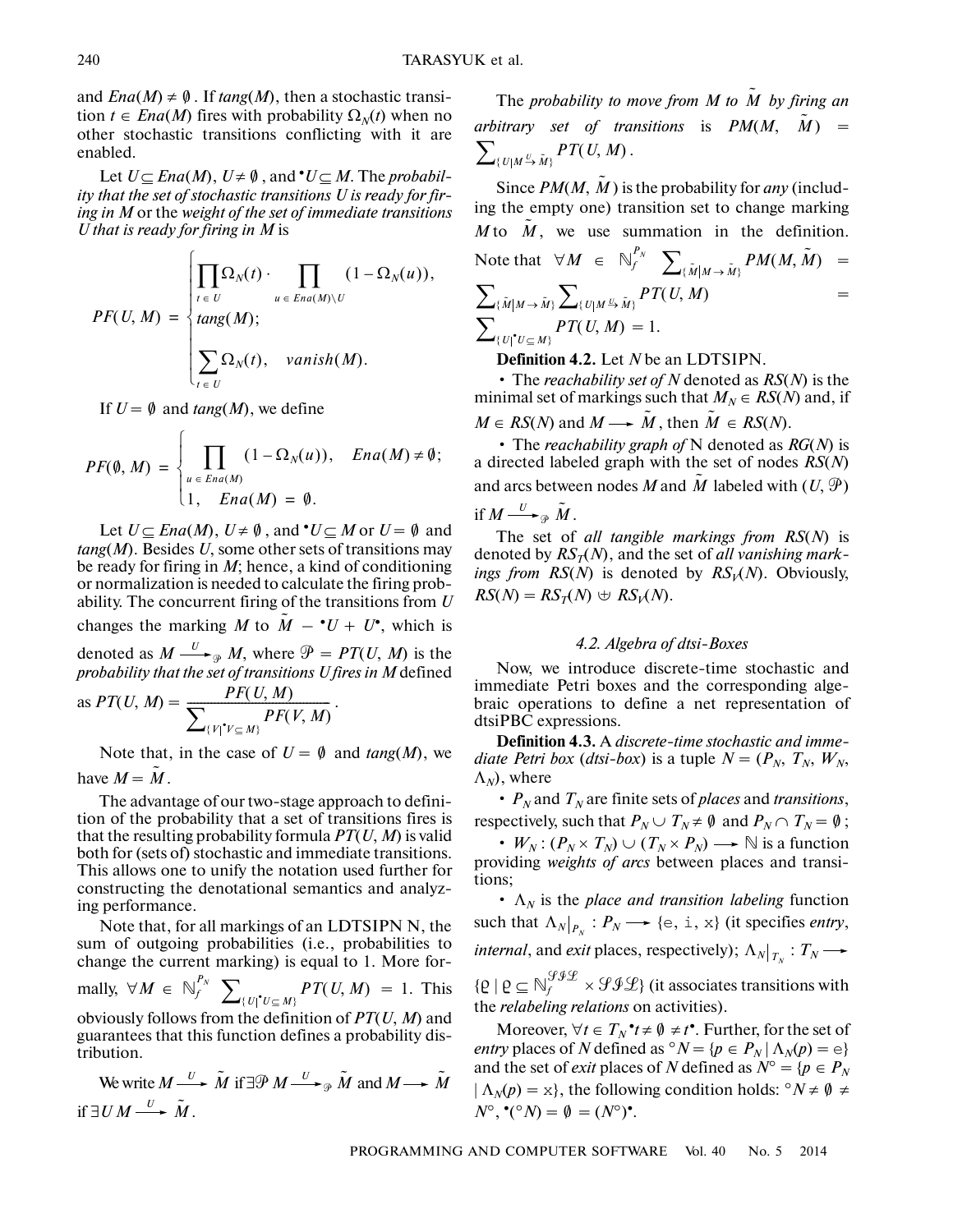

**Fig. 2.** The plain and operator dtsi-boxes.

A dtsi-box is *plain* if  $\forall t \in T_N \Lambda_N(t) \in \mathcal{GIL}$ , i.e.,  $\Lambda_N(t)$  is a constant relabeling relation to be defined later. A *marked plain dtsi-box* is a pair  $(N, M_N)$ , where *N* is a plain dtsi-box and  $M_N \in \mathbb{N}_f^{P_N}$  is its marking. We will use the following notation:  $\overline{N} = (N, \degree N)$  and  $\underline{N} =$  $(N, N^{\circ})$ . Note that a marked plain dtsi-box  $(P_N, T_N,$  $W_N$ ,  $\Lambda_N$ ,  $M_N$ ) can be interpreted as the LDTSIPN ( $P_N$ ,  $T_N$ ,  $W_N$ ,  $\Omega_N$ ,  $L_N$ ,  $M_N$ ), where functions  $\Omega_N$  and  $L_N$  are defined as follows:  $\forall t \in T_N \Omega_N(t) = \Omega(\Lambda_N(t))$  and  $L_N(t) =$  $\mathcal{L}(\Lambda_N(t))$ . Behavior of marked dtsi-boxes follows from the firing rule of LDTSIPNs. A plain dtsi-box *N* is  $n$ *-bounded* ( $n \in \mathbb{N}$ ) if  $\overline{N}$  is *bounded*, i.e.,  $\forall M \in RS(\overline{N})$  $\forall p \in P_N M(p) \leq n$ , and it is *safe* if it is 1-bounded. A plain dtsi-box *N* is *clean* if  $\forall M \in RS(\overline N) \ ^{\circ}N$   $\subseteq$   $M$   $\Rightarrow$  $M = \mathcal{O}N$  and  $N^{\circ} \subseteq M \Rightarrow M = N^{\circ}$ ; i.e., if there are tokens in all its entry (exit) places, then no other places have tokens. *PN*

The structure of the plain dtsi-box corresponding to a static expression is constructed like in PBC [5, 6]; i.e., we use simultaneous refinement and relabeling meta-operator (net refinement) in addition to the *operator dtsi-boxes* corresponding to the algebraic operations of dtsiPBC and featuring transformational transition relabelings. The operator dtsi-boxes specify n-ary functions from plain dtsi-boxes to plain dtsi boxes (we have  $1 \le n \le 3$  in dtsiPBC). Thus, the resulting plain dtsi-boxes are safe and clean. In the defini tion of the denotational semantics, we will apply stan dard constructions used for PBC. Let Θ denote an *operator box* and *u* denote the *transition name* from the PBC setting.

The relabeling relations  $\rho \subseteq \mathbb{N}^{\mathcal{J}\mathcal{Y}\mathcal{X}}_f \times \mathcal{Y}\mathcal{Y}\mathcal{Y}$  are defined as follows: GIL

•  $\varrho_{id} = \{ (\{(\alpha, \kappa)\}, (\alpha, \kappa)) \mid (\alpha, \kappa) \in \mathcal{GPL} \}$  is the *identity relabeling* keeping the interface as is;

•  $\varrho_{(\alpha,\kappa)} \{ (\emptyset, (\alpha,\kappa)) \}$  is the *constant relabeling* that can be identified with the activity  $(\alpha, \kappa) \in \mathcal{GIL}$  itself;  $\varrho_{(\alpha,\kappa)}$  {( $\varnothing$ 

- $\varrho_{[f]} = \{ (\{(\alpha, \kappa)\}, (f(\alpha), \kappa)) \mid (\alpha, \kappa) \in \mathcal{GF}\}$ ;
- $\rho_{rsa} = \{ (\{ (\alpha, \kappa) \}, (\alpha, \kappa)) \mid (\alpha, \kappa) \in \mathcal{GIL}, a, \hat{a} \notin \alpha \};$

•  $\rho_{sy}$  is the least relabeling relation containing  $\rho_{id}$ such that, if  $a \in \alpha$ ,  $\hat{a} \in \beta$ , and  $(Y, (\alpha, \kappa))$ ,  $(\Xi, (\alpha, \kappa)) \in$ **sy** *<sup>a</sup>* then ζ ρ  $\varrho_{sy}$  is the least relabeling relation containing  $\varrho$ *a*ˆ

$$
-(\Upsilon + \Xi\{(\alpha \oplus_a \beta, \kappa \cdot \lambda)\}) \in \varrho_{\text{sy } a} \text{ if } \kappa, \lambda \in (0; 1);
$$

$$
-(\Upsilon + \Xi\{(\alpha \oplus_{a} \beta, \kappa + \lambda)\}) \in \varrho_{\text{sy } a} \text{ if } \kappa, \lambda \in \mathbb{N}\setminus\{0\}.
$$

The plain dtsi-boxes  $N_{(\alpha,\rho)}$ ,  $N_{(\alpha,\rho)}$  and operator dtsi-boxes are shown in Fig. 2. The label i associated with internal places is usually omitted.

In the case of the iteration, a decision is to be made on the selection of the operator box that will be used for it, since we have two proposals in plain PBC for that purpose [6]. One of them provides us with a safe version with six transitions in the operator box, but there is also a simpler version, which has only three transitions. In general, in PBC with the latter version, we may generate 2-bounded nets, which only occurs when a parallel behavior appears at the highest level of the body of the iteration. Nevertheless, in our case, this particular situation cannot occur due to the syn tactical restriction introduced for regular terms. Therefore, the net obtained will be always safe.

To construct the semantic function that associates a plain dtsi-box with every static expression of dtsiPBC, we introduce the *enumeration* function *Enu* :  $T_N \longrightarrow Num$ , which associates the numberings with transitions of a plain dtsi-box N in accordance with those of activities. In the case of synchronization, this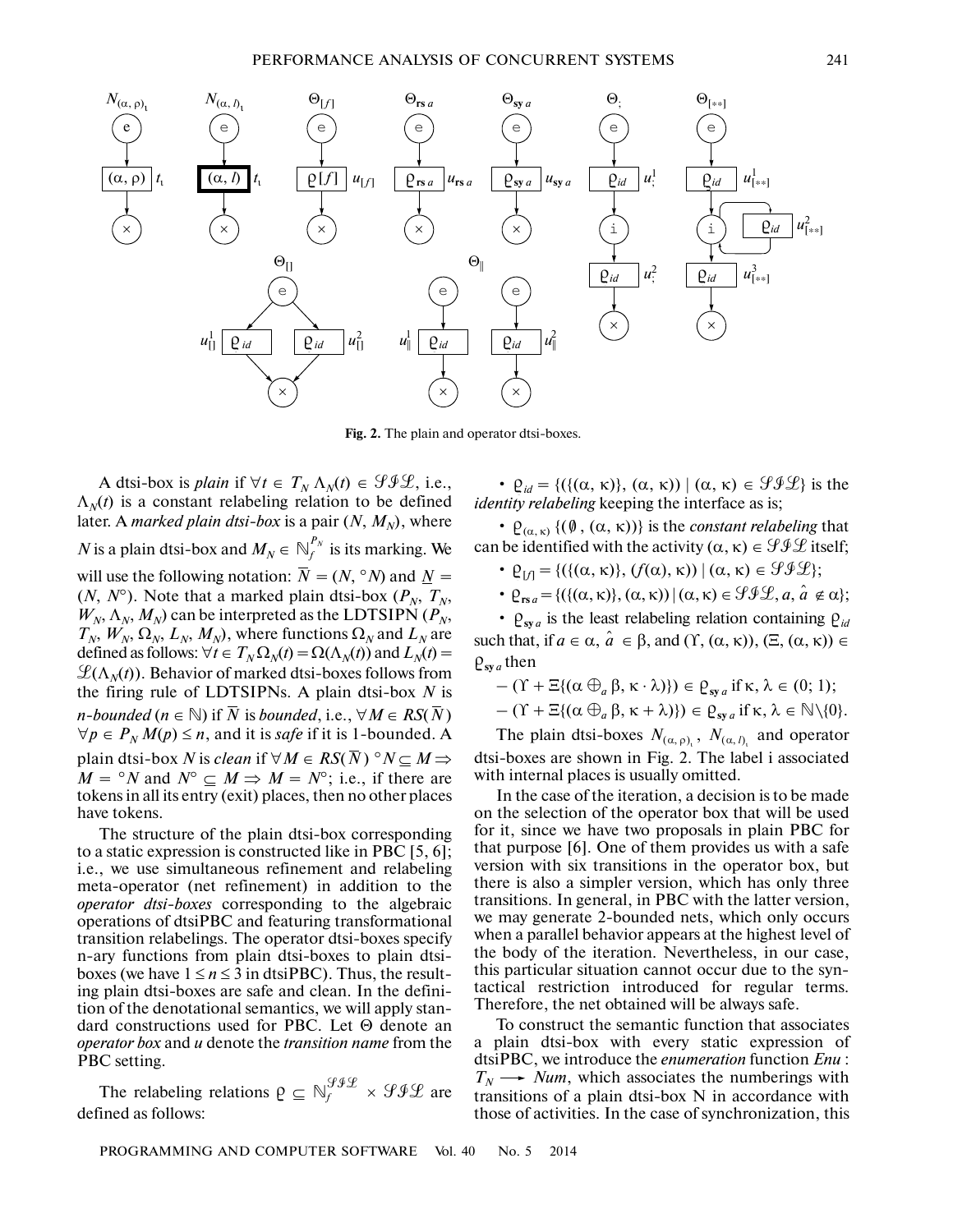function associates with the resulting new transition the concatenation of the parenthesized numberings of the transitions it came from.

Now, we define the enumeration function *Enu* for every operator of dtsiPBC. Let  $Box_{dist}(E) = (P_E, T_E,$  $W_E$ ,  $\Lambda_E$ ) be a plain dtsi-box corresponding to a static expression *E*, and let  $Enu_E : T_E \longrightarrow Num$  be the enumeration function for  $Box_{dtsi}(E)$ . We will use similar notation for static expressions *F* and *K*.

•  $Box_{dist}(E \circ F) = \Theta \circ (Box_{dist}(E), Box_{dist}(F)), \circ \in \{;$ [], ||}. Since we do not introduce new transitions, we preserve the initial numbering

$$
Enu(t) = \begin{cases} Enu_E(t), & t \in T_E; \\ Enu_F(t), & t \in T_F. \end{cases}
$$

•  $Box_{dtsi}(E[f]) = \Theta_{[f]}(Box_{dtsi}(E))$ . Since we only replace the labels of some multiactions by a bijection, we preserve the initial numbering:  $Enu(t) = Enu_F(t)$ ,  $t \in T_F$ .

•  $Box_{dtsi}(E \text{ rs } a) = \Theta_{\text{rs } a}(Box_{dtsi}(E))$ . Since we remove all transitions labeled with multiactions con taining *a* or  $\hat{a}$  , this does not change the numbering of the remaining transitions:  $Enu(t) = Enu_E(t), t \in T_E, a$ ,  $\hat{a} \notin \mathcal{L}(\Lambda_E(t)).$ 

•  $Box_{dts}(E \text{ sy } a) = \Theta_{\text{sy } a}(Box_{dts}(E))$ . Note that  $\forall v$ ,  $w \in T_E$  such that  $\Lambda_E(v) = (\alpha, \kappa), \Lambda_E(v) = (\beta, \lambda)$ , and *a*  $\in \alpha$ ,  $\hat{a} \in \beta$ , the new transition *t* resulting from synchronization of v and *w* has the label  $\Lambda(t) = (\alpha \bigoplus_{a} \beta, \kappa \cdot \lambda)$  and the numbering  $Env(t) = (Env<sub>E</sub>(v))(Env<sub>E</sub>(w))$ . Thus, the enumeration function is defined as

$$
Enu(t) = \begin{cases} Enu_E(t), & t \in T_E; \\ (Enu_E(v))(Enu_E(w)), & t \text{ results from} \\ \text{synchronization if } v \text{ and } w. \end{cases}
$$

According to the definition of  $\varrho_{sy}$ , the synchronization is possible only when all transitions in the set are stochastic or when all of them are immediate. If we synchronize the same set of transitions in different orders, we obtain several resulting transitions with the same label and probability or weight but with the dif ferent numberings having the same content. Then, we only consider a single transition from the resulting ones in the plain dtsi-box to avoid introducing redun dant transitions.

For example, if transitions *t* and *u* are generated by synchronizing v and *w* in different orders, we have  $\Lambda(t) = (\alpha \bigoplus_{a} \beta, \kappa \cdot \lambda) = \Lambda(u)$  for stochastic transitions or  $\Lambda(t) = (\alpha \bigoplus_{a} \beta, \kappa + \lambda) = \Lambda(u)$  for immediate ones,  $Enu(t) = (Enu_E(v))(Enu_E(w)) \neq (Enu_E(w))(Enu_E(v)) =$ *Enu*(*u*), whereas *Cont*(*Enu*(*t*)) = *Cont*(*Enu*(*v*)) ∪  $Cont(Env(w)) = Cont(Env(u))$ . Then, only one transition *t* (or *u*) will appear in  $Box_{\text{diss}}(E \textbf{sy } a)$ .

•  $Box_{dtsi}([E * F * K]) = \Theta_{[**]}(Box_{dtsi}(E), Box_{dtsi}(F),$  $Box_{\text{div}}(K)$ . Since we do not introduce new transitions, we preserve the initial numbering:

$$
Enu(t) = \begin{cases} Enu_E(t), & t \in T_E, \\ Enu_F(t), & t \in T_F, \\ Enu_K(t), & t \in T_K. \end{cases}
$$

Now we can formally define the denotational semantics as a homomorphism.

**Definition 4.4.** Let  $(\alpha, \kappa) \in \mathcal{GJL}$ ,  $a \in Act$ , and *E*,  $F, K \in RegStatExpr.$  The *denotational semantics* of dtsiPBC is a mapping *Box<sub>dtsi</sub>* from *RegStatExpr* into the domain of plain dtsi-boxes defined as follows:

- 1.  $Box_{dist}((\alpha, \kappa)_{i}) = N_{(\alpha, \kappa)_{i}};$
- 2.  $Box_{dxi}(E \circ F) = \Theta \circ (Box_{dxi}(E), Box_{dxi}(F)), \circ \in \{; , [], ||\};$

3.  $Box_{dtsi}(E[f]) = \Theta_{[f]}(Box_{dtsi}(E));$ 

4.  $Box_{dis}(E \circ a) = \Theta_{\circ a}(Box_{dis}(E)), \circ \in \{rs, sy\};$ 

5.  $Box_{dist}([E * F * K]) = \Theta_{[**]}(Box_{dist}(E), Box_{dist}(F)),$  $Box_{dist}(K)$ .

The dist-boxes of dynamic expressions can be defined as well. For 
$$
E \in RegStatExpr
$$
, we set  $Box_{dts}(\overline{E}) = \overline{Box_{dts}(\overline{E})}$  and  $Box_{dts}(\underline{E}) = Box_{dts}(\overline{E})$ .

Note that any dynamic expression can be decomposed into overlined or underlined static expressions or those without any lines. The definition of dtsi-boxes for arbitrary dynamic expressions should also be compo sitional. Hence, it is required to apply the net opera tions to the dtsi-boxes of the three above-specified types in which the only places with tokens are input and output ones or the places do not contain tokens at all. The operations are applied to the dtsi-boxes with tokens in the same way as to those that do not contain tokens, but the composed dtsi-boxes will retain the tokens in their places.

Let  $\simeq$  denote isomorphism between transition systems and reachability graphs that binds their initial states. The corresponding definitions are omitted since they are similar to the isomorphism of the tran sition systems. Names of transitions of the dtsi-box corresponding to a static expression can be identified with the enumerated activities of the latter.

**Theorem 4.1.** For any static expression *E*,

 $TS(\overline{E}) \simeq RG(Box_{dtsi}(\overline{E})).$ 

**Proof.** As for the qualitative (functional) behavior, we have the same isomorphism as in PBC.

The quantitative (probabilistic) behavior is the same by the following reasons. First, the activities of any expression have the probability or weight parts coinciding with the probabilities or weights of the transitions belonging to the corresponding dtsi-box. Second, we use analogous probability or weight func tions to construct the corresponding transition sys tems and reachability graphs.  $\Box$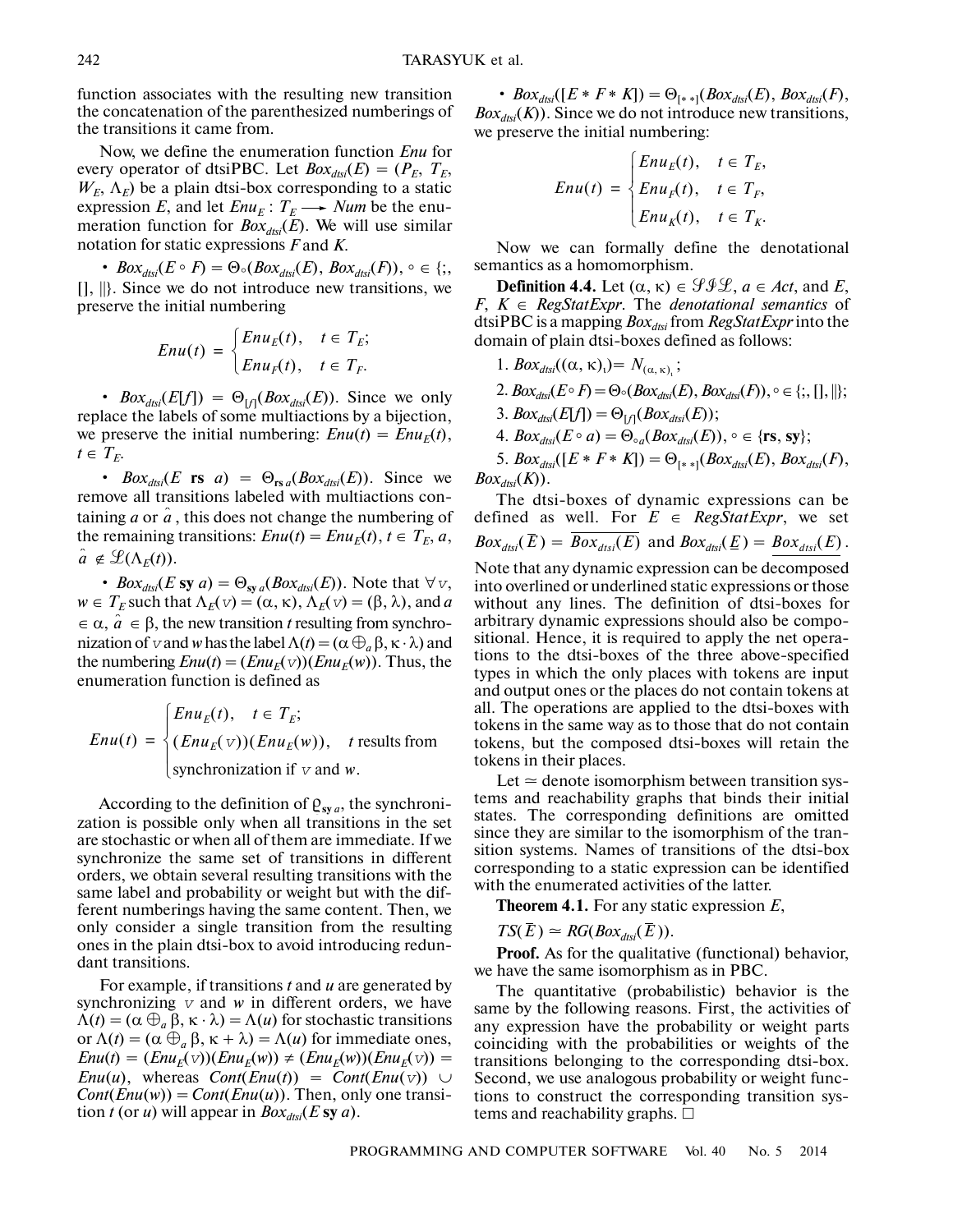**Example 4.1.** Let *E* be the expression from Exam ple 3.2. In Fig. 3, the marked dtsi-box  $N = Box<sub>dist</sub>(\overline{E})$ and its reachability graph *RG*(*N*) are depicted. It is easy to see that  $TS(\overline{E})$  and  $RG(N)$  are isomorphic.

# 5. PERFORMANCE EVALUATION

In this section, we demonstrate how Markov chains corresponding to the expressions and dtsi-boxes can be constructed and used then for performance evalua tion. The standard technique for analyzing Markov chains consists in studying their transient and stable behavior and on subsequent calculation of the perfor mance indices (measures) based on the transient or steady-state probabilities.

## *5.1. Analysis of the Underlying Stochastic Process*

For a dynamic expression *G*, a discrete random variable is associated with every tangible state  $s \in$  $DR<sub>T</sub>(G)$ . The variable captures a residence time in the state. One can interpret staying in a state at the next discrete time moment as a failure and leaving it as a success of some trial series. It is easy to see that the random variables are geometrically distributed with the parameter  $1 - PM(s, s)$ , since the probability to stay in  $s$  for  $k - 1$  time moments and leave it at the moment  $k \ge 1$  is  $PM(s, s)^{k-1}(1 - PM(s, s))$  (the residence time is *k* in this case, and this formula defines the probability mass function (PMF) of residence time in *s*). Hence, the probability distribution function (PDF) of residence time in *s* is  $1 - PM(s, s)^{k-1}(k \ge 1)$ (the probability that the residence time in *s* is less than *k*). The mean value formula for the geometrical distri bution allows us to calculate the average sojourn time

in *s* as  $\frac{1}{1 - PM(s, s)}$ . Clearly, the average sojourn time

in a vanishing state is zero. Let  $s \in DR(G)$ .

The *average sojourn time in the state s* is

$$
SJ(s) = \begin{cases} \frac{1}{1 - PM(s, s)}, & s \in DR_T(G); \\ 1, & s \in DR_V(G). \end{cases}
$$

The *average sojourn time vector* of *G*, which is denoted by *SJ*, has the elements  $SJ(s)$ ,  $s \in DR(G)$ .

The *sojourn time variance in the state s* is

$$
VAR(s) = \begin{cases} \frac{PM(s, s)}{(1 - PM(s, s))^{2}}, & s \in DR_T(G); \\ 0, & s \in DR_V(G). \end{cases}
$$

The *sojourn time variance vector* of *G*, which is denoted by *VAR*, has the elements *VAR*(*s*),  $s \in DR(G)$ .

To evaluate performance of the system specified by a dynamic expression *G*, we should investigate the sto-



**Fig. 3.** The marked dtsi-box  $N = Box_{dtsi}(\overline{E})$  for  $E = [(\{a\},\$  $\rho$ ) \* (({*b*},  $\chi$ ); ((({*c*}, *l*); ({*d*},  $\theta$ ))[](({*e*}, *m*); ({*f* },  $\phi$ )))) \* Stop] and its reachability graph.

chastic process associated with it. This process is the underlying semi-Markov chain *SMC*(*G*) [17], which can be analyzed by extracting from it the embedded (absorbing) discrete-time Markov chain *EDTMC*(*G*) corresponding to *G*. The construction of the latter is similar to that used in the context of the generalized stochastic PNs (GSPNs) in [19], as well as in the frameworks of discrete-time deterministic and stochastic PNs (DTDSPNs) in [21] and discrete deter ministic and stochastic PNs (DDSPNs) in [22]. The *EDTMC*(*G*) only describes state changes of *SMC*(*G*), while ignoring its time characteristics. Thus, to con struct the EDTMC, we should abstract from all time aspects of behavior of the SMC, i.e., from the sojourn time in its states. The (local) sojourn time in every state of the EDTMC is equal to one discrete time unit. It is well-known that every SMC is fully described by the EDTMC and the state sojourn time distributions (the latter can be specified by the vector of PDFs of the residence time in the states) [24].

Let *G* be a dynamic expression and  $s, \tilde{s} \in DR(G)$ . The transition system *TS*(*G*) can have self-loops, i.e., loops going from a state to itself, that have a non-zero probability. Obviously, the current state remains unchanged in this case.

Let  $s \longrightarrow \tilde{s}$ . The *probability to stay in s due to*  $k (k \ge 1)$ *self-loops* is (*PM*(*s*, *s*))*<sup>k</sup>* .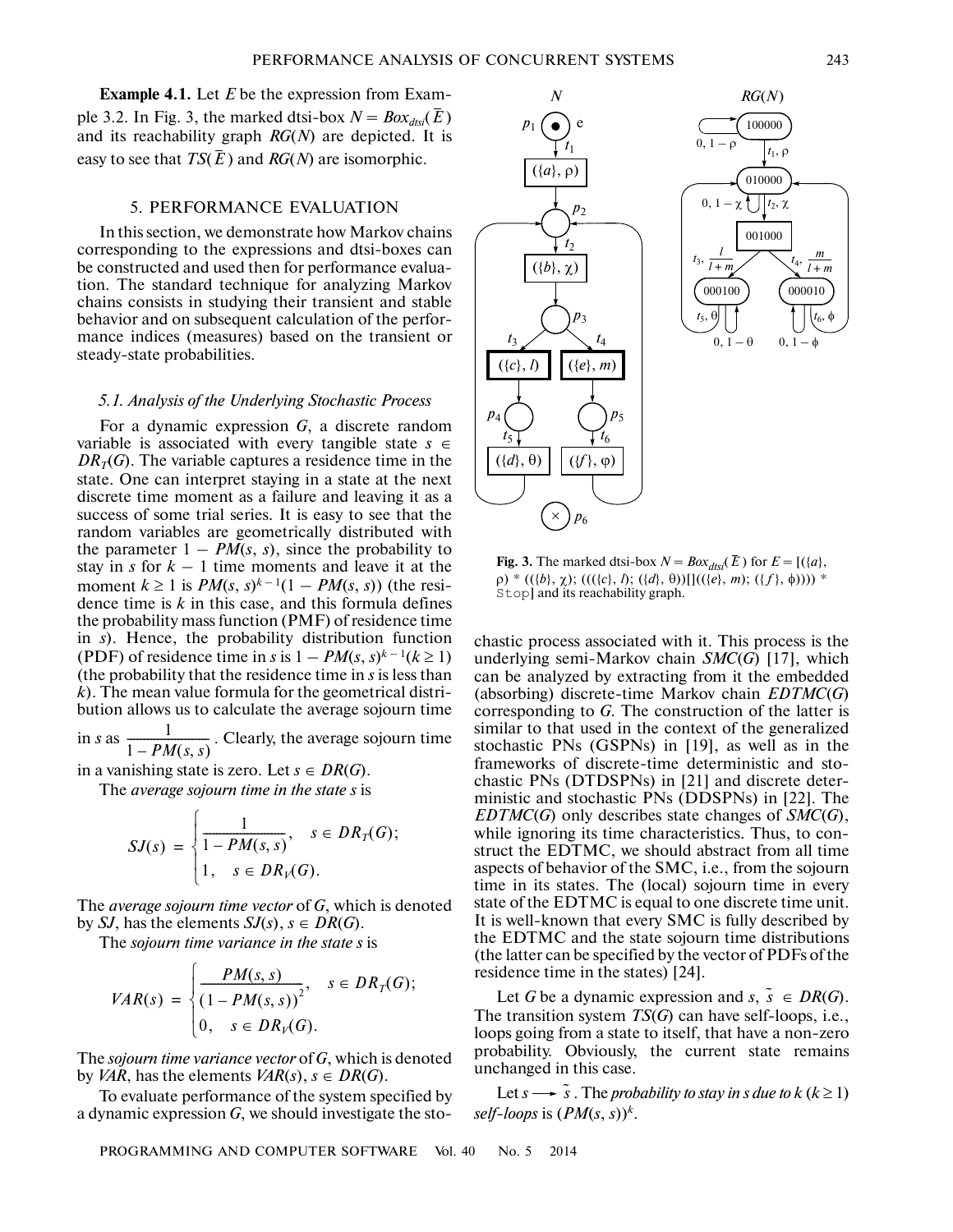Let  $s \longrightarrow \tilde{s}$  and  $s \neq \tilde{s}$ . The *probability to move from s to by executing an arbitrary multiset of activities after* ˜*s possible self-loops* is

$$
\begin{cases}\nPM(s, \tilde{s}) \sum_{k=0}^{\infty} (PM(s, s))^k = \frac{PM(s, \tilde{s})}{1 - PM(s, s)}, & s \to s; \\
PM(s, \tilde{s}), & \text{otherwise};\n\end{cases}
$$

$$
= SL(s)PM(s, \tilde{s}),
$$

where

$$
SL(s) = \begin{cases} \frac{1}{1 - PM(s, s)}, & s \to s; \\ 1, & \text{otherwise}; \end{cases}
$$

is the *self-loops abstraction factor*. The *self-loops abstraction vector of G*, which is denoted by *SL*, has the elements *SL*(*s*),  $s \in DR(G)$ . The value  $k = 0$  in the summation above corresponds to the case where no self-loops occur. Note that  $\forall s \in DR_T(G)$  *SL(s)* =

 $\frac{1}{1 - PM(s, s)} = SI(s)$ ; hence,  $\forall s \in DR_T(G)PM^*(s, \tilde{s}) =$  $\mathcal{S}J(s)PM(s, \tilde{s})$ , since there always exists an empty loop

(which is a self-loop)  $s \xrightarrow{v} s$  from every tangible state *s*. Empty loops are not possible from vanishing states; hence,  $\forall s \in DR_V(G)$   $PM^*(s, \tilde{s}) = \frac{PM(s, \tilde{s})}{1 - PM(s, s)}$ , when there are non-empty self-loops (produced by itera-  $\text{tion})$  from *s*, or  $PM^*(s, \tilde{s}) = PM(s, \tilde{s})$ , when there are no self-loops from *s*.  $\pmb{\phi}$ 

Note that, after abstraction from the probabilities of transitions that do not change the states, the remaining transition probabilities are normalized. In order to cal culate transition probabilities *PT*(ϒ, *s*), it is required to normalize *PF*(ϒ, *s*). Then, to obtain transition probabil ities of the state-changing steps  $PM*(s, \tilde{s})$ , we now have to normalize  $PM(s, \tilde{s})$ . Thus, we arrive at twostage normalization.

Note that  $PM*(s, \tilde{s})$  specifies a probability distribution, since,  $\forall s \in DR(G)$  such that *s* is not a terminal state, i.e., there are transitions to differrent states after possible self-loops from it, we have  $\sum_{\{\tilde{s}|s\rightarrow \tilde{s}, s\neq \tilde{s}\}} PM^*(s, \tilde{s}) =$ 

$$
\frac{1}{1 - PM(s, s)} \sum_{\{\tilde{s} \mid s \to \tilde{s}, s \neq \tilde{s}\}} PM(s, \tilde{s}) = \frac{1}{1 - PM(s, s)}
$$
  
(1 - PM(s, s)) = 1.

We consider self-loops followed only by a state changing step just for convenience. Alternatively, we could take a state-changing step followed by self-loops or a state-changing step preceded and followed by self loops. In all these three cases, our sequence begins or/and ends with the loops that do not change states.

At the same time, the overall probabilities of the evo lutions can differ, since self-loops have positive proba bilities. To avoid inconsistency of definitions and too complex description, we consider sequences ending with a state-changing step, which resembles in some sense a construction of branching bisimulation [25] taking self-loops instead of silent transitions.

**Definition 5.1.** Let *G* be a dynamic expression. The *embedded* (*absorbing*) *discrete-time Markov chain* (*EDTMC*) of *G*, denoted by *EDTMC*(*G*), has the state space  $DR(G)$ , the initial state  $[G]_{\approx}$ , and the transitions  $s \rightarrow s$   $\tilde{s}$  if  $s \rightarrow \tilde{s}$  and  $s \neq \tilde{s}$ , where  $\mathcal{P} = PM^*(s, \tilde{s})$ .

The *underlying SMC* of *G* denoted by *SMC*(*G*) has the *EDTMC EDTMC*(*G*) and the sojourn time in every  $s \in DR_T(G)$  is geometrically distributed with the parameter  $1 - PM(s, \tilde{s})$ , while the sojourn time in every  $s \in$  $DR<sub>V</sub>(G)$  is equal to zero.

EDTMCs and underlying SMCs of static expres sions can be defined as well. For  $E \in \text{RegStatExpr}$ , let *EDTMC*(*E*) = *EDTMC*(*E*) and *SMC*(*E*) = *SMC*(*E*).

Let *G* be a dynamic expression. Elements  $\mathcal{P}_{ij}^*$  (1 ≤ *i*,  $j \leq n$ ) of the (one-step) transition probability matrix (TPM) **P**\* for *EDTMC*(*G*) are defined as

$$
\mathcal{P}_{ij}^* = \begin{cases} PM^*(s_i, s_j), & s_i \to s_j, s_i \neq s_j; \\ 0, & \text{otherwise.} \end{cases}
$$

The transient (*k*-step,  $k \in \mathbb{N}$ ) PMF  $\psi^*[k] =$  $(\psi^*[k](s_1), \ldots, \psi^*[k](s_n))$  for *EDTMC(G)* is a solution of the equation system  $\psi^*[k] = \psi^*[0](\mathbf{P}^*)^k$ , where  $\psi^*[0] = (\psi^*[0](s_1), \dots, \psi^*[\tilde{0}](s_n))$  is the initial PMF defined as

$$
\Psi^*[0](s_i) = \begin{cases} 1, & s_i = [G]_{\approx}; \\ 0, & \text{otherwise}. \end{cases}
$$

Note also that  $\psi^*[k+1] = \psi^*[k] \mathbf{P}^*$  ( $k \in \mathbb{N}$ ).

The steady-state PMF  $\psi^* = (\psi^*(s_1), ..., \psi^*(s_n))$  for *EDTMC*(*G*) is a solution of the equation system

$$
\begin{cases}\n\psi^*(\mathbf{P}^* - \mathbf{I}) = \mathbf{0} \\
\psi^* \mathbf{1}^T = 1,\n\end{cases}
$$

where **I** is the identity matrix of order *n* and **0** is the row vector of *n* zero values, and **1** is the *n*-dimensional row vector of ones.

When *EDTMC*(*G*) has a single steady state, we have  $\Psi^* = \lim_{k \to \infty} \Psi^*[k].$ 

The steady-state PMF for the underlying semi- Markov chain *SMC*(*G*) is calculated via multiplication of every  $\psi^*(s_i)$   $(1 \le i \le n)$  by the average sojourn time  $SJ(s_i)$  in the state  $s_i$ , after which we normalize the resulting values. Recall that, for a vanishing state  $s \in$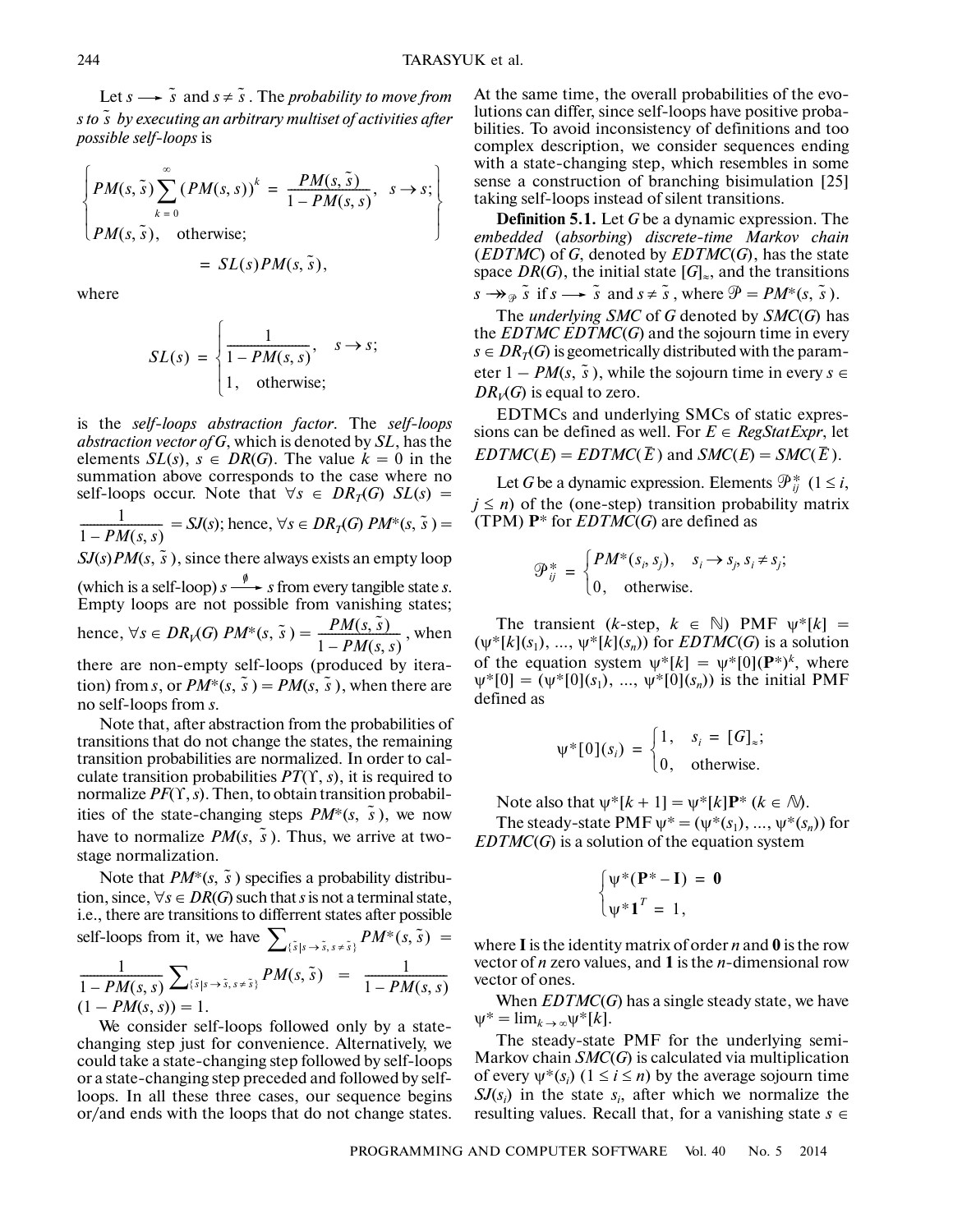

Fig. 4. The underlying SMC of  $\overline{E}$  and  $N = Box_{dts}(\overline{E})$  for  $E = [(\{a\}, \rho) * ((\{b\}, \chi); (((\{c\}, \theta); (\{d\}, \theta)))]((\{e\}, m); (\{f\}, \phi)))) *$ Stop].

 $DR<sub>V</sub>(G)$ , we have  $SJ(s) = 0$ . Thus, the steady-state  $PMF \varphi = \varphi(s_1), \ldots, \varphi(s_n)$  for *SMC(G)* is

$$
\varphi(s_i) = \begin{cases}\n\frac{\psi^*(s_i) SJ(s_i)}{n}, & s_i \in DR_T(G); \\
\sum_{j=1}^n \psi^*(s_j) SJ(s_j) & \\
0, & s_i \in DR_V(G).\n\end{cases}
$$

Thus, to calculate  $\varphi$ , we apply abstracting from self-loops to get  $\mathbf{P}^*$  and  $\psi^*$  followed by weighting by *SJ* and normalization. *EDTMC*(*G*) has no self-loops, unlike  $SMC(G)$ ; hence, the behavior of  $EDTMC(G)$  is stabilized faster than that of *SMC*(*G*) (if both possess single steady states), since **P**\* has only zero elements at the main diagonal.

**Example 5.1.** Let *E* be the expression from Exam ple 3.2. In Fig. 4, the underlying SMC  $SMC(\overline{E})$  is presented. The average sojourn time in the states of the underlying SMC is indicated next to them in bold font.

The average sojourn time vector of  $\overline{E}$  is

 $SJ = \left( \frac{1}{2}, \frac{1}{2}, 0, \frac{1}{2}, \frac{1}{2} \right)$ .  $(\frac{1}{\rho})$  $\begin{pmatrix} 1 & 1 \\ 1 & 1 \end{pmatrix}$  $\frac{1}{\chi}$ , 0,  $\frac{1}{\theta}$  $\frac{1}{\theta}$ ,  $\frac{1}{\phi}$  $\frac{1}{\Phi}$ ⎞

The sojourn time variance vector of  $\overline{E}$  is

$$
VAR = \left(\frac{1-\rho}{\rho^2}, \frac{1-\chi}{\chi^2}, 0, \frac{1-\theta}{\theta^2}, \frac{1-\phi}{\phi^2}\right).
$$

The *TPM* for  $EDTMC(\overline{E})$  is

$$
\mathbf{P}^* = \left( \begin{array}{cccc} 0 & 1 & 0 & 0 & 0 \\ 0 & 0 & 1 & 0 & 0 \\ 0 & 0 & 0 & \frac{l}{l+m} & \frac{m}{l+m} \\ 0 & 1 & 0 & 0 & 0 \\ 0 & 1 & 0 & 0 & 0 \end{array} \right).
$$

The steady-state PMF for *EDTMC*(*E*) is

$$
\Psi^* = \left(0, \frac{1}{3}, \frac{1}{3}, \frac{l}{3(l+m)}, \frac{m}{3(l+m)}\right).
$$

The steady-state PMF  $\psi^*$  weighted by SJ is  $\left(0, \frac{1}{3\chi}, 0, \frac{l}{3\theta(l+m)}, \frac{m}{3\theta(l+m)}\right).$ 

It remains to normalize the steady-state weighted PMF by dividing it by the sum of its components:  $\Psi^* S J^T = \frac{\theta \phi (l+m) + \chi(\phi l + \theta m)}{3 \chi \theta \phi (l+m)}$ .

Thus, the steady-state *PMF* for *SMC*( $\overline{E}$ ) is  $\varphi$  =  $\frac{1}{\theta \phi(l+m)+\chi(\phi l+\theta m)}(0, \theta \phi(l+m), 0, \chi \phi l, \chi \phi m).$ If  $l = m$  and  $\theta = \phi$ , we have  $\varphi = \frac{1}{2(\chi + \theta)} (0, 2\theta, 0, \chi, \chi).$ 

Let *G* be a dynamic expression and *s*,  $\tilde{s} \in DR(G)$ ,

 $S, \tilde{S} \subseteq DR(G)$ . The following standard *performance indices (measures)* can be calculated based on the steady-state PMF for *SMC*(*G*) [26, 27].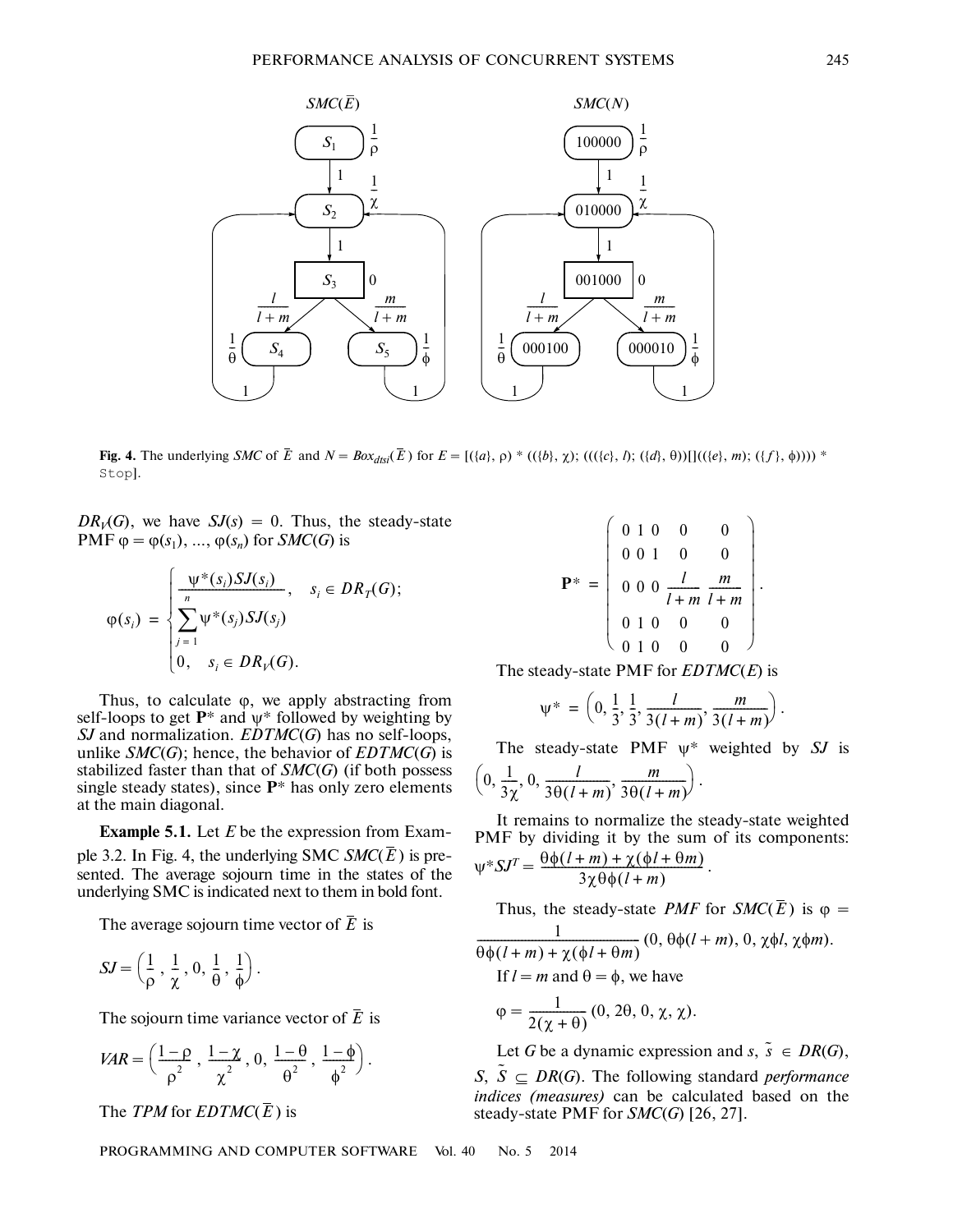• The *averag*e *recurrence* (*return*) *time to the state s* (the number of discrete time units required for this) is

 $\frac{1}{\varphi(s)}$ .  $\frac{1}{\sqrt{2}}$ 

• The *fraction of residence time in the state*  $s$  is  $\varphi(s)$ .

• The *fraction of residence time in the set of states*  $S \subseteq DR(G)$ , or the *probability of the event determined by a condition that is true for all states from S*, is  $\sum_{s \in S} \varphi(s)$ .

• The *relative fraction of residence time in the set of*

states S with respect to that in 
$$
\tilde{S}
$$
 is 
$$
\frac{\sum_{s \in S} \varphi(s)}{\sum_{\tilde{s} \in \tilde{S}} \varphi(\tilde{s})}.
$$

• The *rate of leaving state s* is  $\frac{\varphi(s)}{SJ(s)}$ .

• The *steady-state probability to perform a step with an*  $\hat{q}$  activity  $(\alpha, \kappa)$  is  $\sum_{s \in BR(F)} \varphi(s) \sum_{\{\Upsilon | (\alpha, \kappa) \in \Upsilon\}} PT(\Upsilon, s)$ .

• The *probability of the event determined by a reward function r on the states* is  $\sum_{s \in \text{BEC}} \varphi(s)r(s)$ .  $\sum_{s \in DR(F)} \varphi(s) r(s)$ 

Let  $N = (P_N, T_N, W_N, \Omega_N, L_N, M_N)$  be an *LDTSIPN* and *M*,  $M \in \mathbb{N}_f^{N}$ . Then, the average sojourn time *SJ*(*M*), the sojourn time variance *VAR*(*M*), the probabili ties  $PM*(M, \tilde{M})$ , the transition relation  $\mathrm{M} {\rightarrow} _{\scriptscriptstyle{\mathcal{P}}} \tilde{M}$  , the EDTMC *EDTMC*(*N*), the underlying SMC *SMC*(*N*), and the steady-state PMF for it are defined like the corresponding notions for dynamic expressions.  $\tilde{M}$   $\in$   $\mathbb{N}_f^{\perp}$ *PN*

As we have mentioned earlier, every marked plain dtsi-box can be interpreted as the LDTSIPN. There fore, we can evaluate performance with the LDT- SIPNs corresponding to dtsi-boxes and, then, transfer the results to the latter.

Let  $\simeq$  denote isomorphism between SMCs that binds their initial states.

**Proposition 5.1.** For any static expression *E*,  $SMC(\overline{E}) \simeq SMC(Box_{dtsi}(\overline{E})).$ 

**Proof.** The proposition is proved by means of The orem 4.1 and definitions of the underlying SMCs for dynamic expressions and LDTSIPNs and by taking into account the following argumentation. First, for the associated SMCs, the average sojourn time in the states is the same, since it is defined via similar proba bility functions. Second, the transition probabilities of the associated SMCs are sums of those belonging to the transition systems or reachability graphs.  $\Box$ 

**Example 5.2.** Let *E* be the expression from Exam ple 3.2. Figure 4 shows the underlying SMC *SMC*(*N*). Clearly, *SMC*( $\overline{E}$ ) and *SMC*(*N*) are isomorphic.

## *5.2. Alternative Solution Methods*

Let us consider DTMCs of expressions based on the state change probabilities  $PM(s, \tilde{s})$ .

**Definition 5.2.** Let *G* be a dynamic expression. The *discrete-time Markov chain* (*DTMC*) of G, which is denoted as *DTMC*(*G*), has the state space *DR*(*G*), the initial state  $[G]_{\approx}$ , and transitions  $s \longrightarrow_{\mathcal{P}} \tilde{s}$  , where  $\mathcal{P} =$  $PM(s, \tilde{s})$ .

DTMCs of static expressions can be defined as well. For  $E \in RegStatExpr$ , let  $DTMC(E) = DTMC(E)$ .

Let *G* be a dynamic expression. The elements  $\mathcal{P}_{ii}$  $(1 \le i, j \le n = |DR(G)|)$  of the (one-step) transition probability matrix (TPM) **P** for *DTMC*(*G*) are defined as

$$
\mathcal{P}_{ij} = \begin{cases} PM(s_i, s_j), & s_i \to s_j; \\ 0, & \text{otherwise.} \end{cases}
$$

The steady-state PMF  $\psi$  for  $DTMC(G)$  is defined like the corresponding notion for *EDTMC*(*G*). Let us determine a relationship between steady-state PMFs for *DTMC*(*G*) and *EDTMC*(*G*). The following theorem proposes the equation that relates the above-men tioned steady-state PMFs. First, we introduce some helpful notation. For a vector  $v = (v_1, ..., v_n)$ , let  $Diag(v)$  be the diagonal matrix of order *n* with the elements  $Diag_{ii}(v)$  ( $1 \le i, j \le n$ ) defined as

$$
Diag_{ij}(v) = \begin{cases} v_i, & i = j; \\ 0, & \text{otherwise.} \end{cases} \quad (1 \le i, j \le n)
$$

**Theorem 5.1.** Let *G* be a dynamic expression and *SL* be its self-loops abstraction vector. Then, the steady-state PMFs ψ for *DTMC*(*G*) and ψ\* for *EDTMC*(*G*) are related as follows:  $\forall s \in DR(G)$ 

$$
\psi(s) = \frac{\psi^*(s) SL(s)}{\sum_{\tilde{s} \in DR(G)} \psi^*(\tilde{s}) SL(\tilde{s})}.
$$

**Proof.** Let *PSL* be a row vector with the elements

$$
PSL(s) = \begin{cases} PM(s, s), & s \to s; \\ 0, & \text{otherwise.} \end{cases}
$$

By the definition of  $PM*(s, \tilde{s})$ , we have  $P^* =$  $Diag(SL)(P - Diag(PSL))$ . Further,  $\psi^*(P^* - I) = 0$ and  $\psi^* \mathbf{P}^* = \psi^*$ . After the replacement of  $\mathbf{P}^*$  by *Diag*(*SL*)( $P - Diag(PSL)$ ), we obtain  $\psi^*Diag(SL)(P Diag(PSL)$  =  $\psi^*$  and  $\psi^* Diag(SL)$ **P** = ψ\*(*Diag*(*SL*)*Diag*(*PSL*) + **I**).

Note that,  $\forall s \in DR(G)$ , we have

$$
SL(s)PSL(s) + 1
$$

$$
= \begin{cases} SL(s)PM(s, s) + 1 = \frac{PM(s, s)}{1 - PM(s, s)} + 1 \\ = \frac{1}{1 - PM(s, s)}, \quad s \rightarrow s; \\ SL(s) \cdot 0 + 1 = 1, \quad \text{otherwise.} \end{cases} = SL(s).
$$

Hence,  $Diag(SL)Diag(PSL) + I = Diag(SL)$ . Thus,  $\Psi^*Diag(SL)$ **P** =  $\Psi^*Diag(SL)$ . Then, for  $V =$  $\Psi^*(Diag(SL))$ , we have  $\nu \mathbf{P} = \nu$  and  $\nu(\mathbf{P} - \mathbf{I}) = \mathbf{0}$ .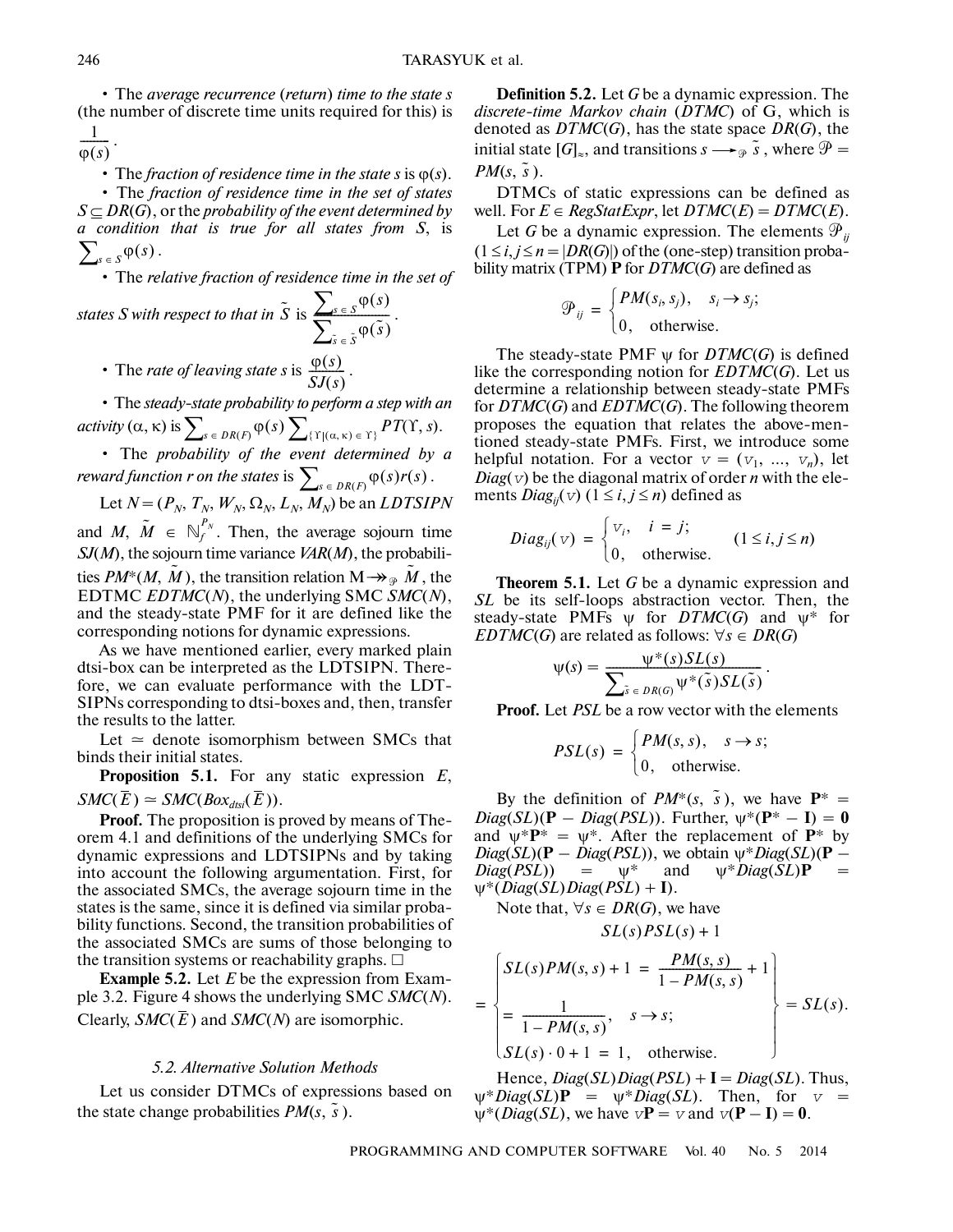In order to calculate  $\psi$  on the basis of  $v$ , we must normalize it by dividing its elements by their sum, since we should have  $\Psi I^T = 1$  as a result, i.e.,  $\Psi =$  $\frac{1}{T}v = \frac{1}{T}v^*Diag(SL)$ . Thus, the elements of  $\psi$  are calculated as follows:  $\forall s \in DR(G) \ \psi(s) =$  $\frac{1}{v\mathbf{1}^T}v = \frac{1}{\psi^*Diag}$ —<u><sup>1</sup><br>ψ\*Diag(SL)1<sup>7</sup></u>

 $\frac{\psi^*(s)SL(s)}{s}$ . It is easy to check that  $\psi$  is a  $\frac{\Psi^{(3)}(3)SL(3)}{\sum_{\tilde{s} \in DR(G)} \Psi^{*}(\tilde{s}) SL(\tilde{s})}$ 

solution of the equation system  $\left\{\begin{array}{c} \uparrow \left( \frac{1}{x} \right) \end{array} \right.$  solution of the equation system  $\left\{\begin{array}{c} \uparrow \left( \frac{1}{x} \right) \end{array} \right.$  $\psi(P-I) = 0$  $\begin{cases} \n\frac{1}{T} & \text{if } T = 1, \n\end{cases}$  $\sqrt{2}$ 

is indeed the steady-state *PMF* for  $DTMC(G)$ .

The following proposition relates the steady-state PMFs for *SMC*(*G*) and *DTMC*(*G*).

**Proposition 5.2.** Let *G* be a dynamic expression,  $\omega$ be a steady-state PMF for *SMC*(*G*), and ψ be a steady state PMF for DTMC(G). Then,  $\forall s \in DR(G)$ ,

$$
\varphi(s) = \begin{cases} \frac{\psi(s)}{\sum\limits_{\tilde{s} \in DR_T(G)} \psi(\tilde{s})}, & s \in DR_T(G); \\ 0, & s \in DR_V(G). \end{cases}
$$

**Proof.** Let  $s \in DR_T(G)$ . Recall that  $\forall s \in DR_T(G)$  $SL(s) = SJ(s)$  and  $\forall s \in DR<sub>V</sub>(G)$   $SJ(s) = 0$ . Then, by Theorem 5.1, we have

$$
\frac{\psi^*(s)SL(s)}{\sqrt{\sum_{\tilde{s}\in DR(G)}\psi(\tilde{s})}} = \frac{\sum_{\tilde{s}\in DR(G)}\psi^*(\tilde{s})SL(\tilde{s})}{\sum_{\tilde{s}\in DR(G)}\psi^*(\tilde{s})SL(\tilde{s})}
$$
\n
$$
= \frac{\psi^*(s)SL(s)}{\sum_{\tilde{s}\in DR(G)}\psi^*(\tilde{s})SL(\tilde{s})}
$$
\n
$$
= \frac{\sum_{\tilde{s}\in DR(G)}\psi^*(\tilde{s})SL(\tilde{s})}{\sum_{\tilde{s}\in DR(G)}\psi^*(\tilde{s})SL(\tilde{s})}
$$
\n
$$
= \frac{\sum_{\tilde{s}\in DR(G)}\psi^*(\tilde{s})SL(\tilde{s})}{\sum_{\tilde{s}\in DR(G)}\psi^*(\tilde{s})SL(\tilde{s})} = \frac{\psi^*(s)SL(\tilde{s})}{\sum_{\tilde{s}\in DR(G)}\psi^*(\tilde{s})SL(\tilde{s})}
$$
\n
$$
= \frac{\psi^*(s)SL(\tilde{s})}{\sum_{\tilde{s}\in DR(G)}\psi^*(\tilde{s})SL(\tilde{s})} = \varphi(s). \Box
$$

Thus, to calculate  $\varphi$ , it is sufficient to apply normalization to some elements of  $\psi$  (corresponding to the tangible states) instead of abstracting from self loops to get  $\mathbf{P}^*$  and, then,  $\psi^*$  followed by weighting by

PROGRAMMING AND COMPUTER SOFTWARE Vol. 40 No. 5 2014

*SJ* and normalization. Hence, using *DTMC*(*G*) instead of *EDTMC*(*G*) allows one to avoid such a multistage analysis. The optimization of the performance esti mate we obtained is based on specific features of the SMCs corresponding to algebraic expressions, with the residence time in the states of these SMCs being distributed geometrically or equal to zero.

**Example 5.3.** Let *E* be the expression from Example 3.5. The TPM for  $DTMC(E)$  is

$$
\mathbf{P} = \left( \begin{array}{cccccc} 1-\rho & \rho & 0 & 0 & 0 \\ 0 & 1-\chi \chi & 0 & 0 \\ 0 & 0 & 0 & \frac{l}{1+m} & \frac{m}{l+m} \\ 0 & \theta & 0 & 1-\theta & 0 \\ 0 & \phi & 0 & 0 & 1-\phi \end{array} \right).
$$

The steady-state PMF for  $DTMC(\overline{E})$  is

$$
\psi = \frac{1}{\theta \phi (1 + \chi)(l + m) + \chi(\phi l + \theta m)} (0, \theta \phi (l + m),
$$
  
 
$$
\chi \theta \phi (l + m), \chi \phi l, \chi \theta m).
$$

Recall that 
$$
DR_T(\overline{E}) = \{s_1, s_2, s_4, s_5\}
$$
 and  $DR_V(\overline{E}) =$   
\n $\{s_3\}$ . Hence,  $\sum_{\tilde{s} \in DR_T(\overline{E})} \psi(\tilde{s}) = \psi(s_1) + \psi(s_2) + \psi(s_4) +$   
\n $\psi(s_5) = \frac{\theta \phi(l+m) + \chi(\phi l + \theta m)}{\theta \phi(1 + \chi)(l+m) + \chi(\phi l + \theta m)}$ .  
\nBy Proposition 5.2, we have  
\n
$$
\varphi(s_1) = 0 \cdot \frac{\theta \phi(1 + \chi)(l+m) + \chi(\phi l + \theta m)}{\theta \phi(l+m) + \chi(\phi l + \theta m)}
$$
\n
$$
\varphi(s_2) = \frac{\theta \phi(l+m)}{\theta \phi(1 + \chi)(l+m) + \chi(\phi l + \theta m)}
$$
\n
$$
\cdot \frac{\theta \phi(1 + \chi)(l+m) + \chi(\phi l + \theta m)}{\theta \phi(l+m) + \chi(\phi l + \theta m)}
$$
\n
$$
= \frac{\theta \phi(l+m)}{\theta \phi(l+m) + \chi(\phi l + \theta m)},
$$
\n
$$
\varphi(s_3) = 0,
$$
\n
$$
\varphi(s_4) = \frac{\chi \phi l}{\theta \phi(1 + \chi)(l+m) + \chi(\phi l + \theta m)}
$$
\n
$$
\cdot \frac{\theta \phi(1 + \chi)(l+m) + \chi(\phi l + \theta m)}{\theta \phi(l+m) + \chi(\phi l + \theta m)}
$$
\n
$$
\varphi(s_5) = \frac{\chi \phi m}{\theta \phi(1 + \chi)(l+m) + \chi(\phi l + \theta m)}
$$
\n
$$
\cdot \frac{\theta \phi(1 + \chi)(l+m) + \chi(\phi l + \theta m)}{\theta \phi(l+m) + \chi(\phi l + \theta m)}
$$
\n
$$
= \frac{\chi \phi m}{\theta \phi(l+m) + \chi(\phi l + \theta m)}
$$

Thus, the steady-state PMF for  $SMC(\overline{E})$  is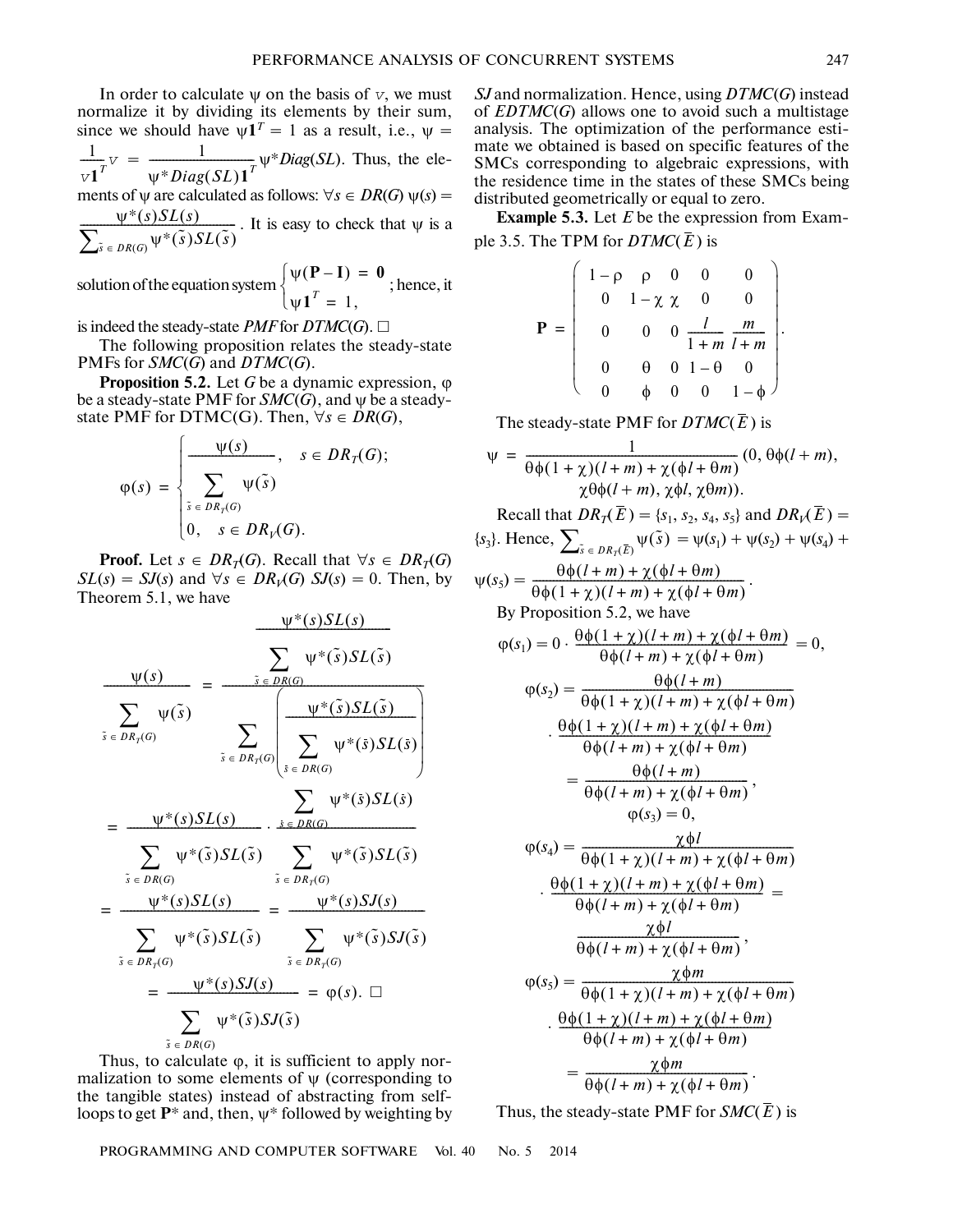$$
\varphi = \frac{1}{\theta \phi(l+m) + \chi(\phi l + \theta m)} (0, \theta \phi(l+m),
$$
  
0,  $\chi \phi l$ ,  $\chi \phi m$ ).

This coincides with the result obtained in Example 5.1 with the use of ψ\* and *SJ*.

# 6. CONCLUSIONS

In this paper, we have considered a discrete-time stochastic extension dtsiPBC of algebra PBC enriched with iteration and immediate multiactions. In dtsiPBC, simultaneous (concurrent) execution of activities is possible owing to the step discrete-time semantics of the calculus; therefore, it is appropriate for specification and analysis of behavior of concur rent systems with random time delays. Standard and alternative methods for evaluating performance of modeled systems are described. The latter methods take into account specific features of the underlying stochastic process of algebraic expressions, such as zero delays in vanishing states of the corresponding SMC. This makes it possible to calculate performance measures in a simpler and more optimal way, which is very important in modeling complex large-scale con current systems, the state spaces of which grow drasti cally when the number of their components increases.

One of the directions of our future work is con struction of an equivalence relation that preserves functionality and performance and is a congruence with respect to algebraic operations in dtsiPBC, i.e., the equivalence that withstands their application to equivalent subprocesses while bottom-up design of concurrent systems.. We also plan to extend dtsiPBC with a recursion operator, aiming to specify and ana lyze behavior of a wider class of infinite processes with a discrete stochastic time.

## ACKNOWLEDGMENTS

This work was supported in part by Spanish govern ment, project "Modeling and formal analysis of con tracts and Web services with distributed resources", project no. TIN2012-36812-C02-02. The first author was also supported in part by Deutsche Forschungsge meinschaft (DFG), grant BE 1267/14-1, and Russian Foundation for Basic Research (RFBR), grant 14-01- 91334.

## REFERENCES

- 1. Hermanns, H. and Rettelbach, M., Syntax, semantics, equivalences and axioms for MTIPP, *Proc. of the 2nd Workshop on Process Algebras and Performance Model ling (PAPM'94)*, Regensberg, 1994, pp. 71–88.
- 2. Hillston, J., *A Compositional Approach to Performance Modelling*, Cambridge (UK): Cambridge Univ. Press, UK, 1996.
- 3. Bernardo, M. and Gorrieri, R., A tutorial on EMPA: a theory of concurrent processes with nondeterminism,

 priorities, probabilities and time, *Theor. Comput. Sci.*, 1998, vol. 202, pp. 1–54.

- 4. Best, E., Devillers, R., and Hall, J.G., The box calcu lus: a new causal algebra with multi-label communica tion, *Lect. Notes Comp. Sci.*, 1992, vol. 609. pp. 21–69.
- 5. Best, E. and Koutny, M., A refined view of the box alge bra, *Lect. Notes Comp. Sci.*, 1995, vol. 935, pp. 1–20.
- 6. Best, E., Devillers, R., and Koutny, M., *Petri Net Alge bra*, EATCS Monographs on Theoretical Comp. Sci., Springer, 2001.
- 7. Milner, R.A.J., *Communication and Concurrency*, Upper Saddle River, NJ: Prentice-Hall, 1989.
- 8. Macià, H., Valero, V., and de Frutos, D., sPBC: a Markovian extension of finite Petri box calculus, *Proc. of the 9th IEEE Int. Workshop on Petri Nets and Perfor mance Models (PNPM'01)*, Aachen: IEEE Comput. Society, 2001. pp. 207–216.
- 9. Macià, H., Valero, V., Cazorla, D., and Cuartero, F., Introducing the iteration in sPBC, *Lect. Notes Comp. Sci.*, 2004, vol. 3235, pp. 292–308.
- 10. Macià, H., Valero, V., Cuartero, F., and Ruiz, M.C., sPBC: a Markovian extension of Petri box calculus with immediate multiactions, *Fundamenta Informaticae*, 2008, vol. 87, nos. 3–4, pp. 367–406.
- 11. Tarasyuk, I.V., Discrete time stochastic Petri box calcu lus. Oldenburg, Germany, 2005 (Berichte aus dem Department für Informatik. Carl von Ossietzky Univ. Oldenburg. no. 3/05).
- 12. Tarasyuk, I.V., Stochastic Petri box calculus with dis crete time, *Fundamenta Informaticae*, 2007, vol. 76, nos. 1–2, pp. 189–218.
- 13. Tarasyuk, I.V., Iteration in discrete time stochastic Petri box calculus, *Bulletin of the Novosibirsk Computing Cen ter, Series Comp. Sci., IIS Special Issue*, 2006, vol. 24, pp. 129–148.
- 14. Tarasyuk, I.V., Macià, H., and Valero, V., Discrete time stochastic Petri box calculus with immediate multi actions, *Technical Report*, Department of Computer Systems, High School of Information Engineering, Univ. of Castilla-La Mancha. no. DIAB-10-03-1.
- 15. Tarasyuk, I.V., Macià, H., Valero, V., Discrete time sto chastic Petri box calculus with immediate multiactions dtsiPBC, in *Electronic Notes in Theoretical Computer Science*, Elsevier, 2013, vol. 296, pp. 229–252.
- 16. Molloy, M.K., Discrete time stochastic Petri nets, *IEEE Trans. Software Eng.*, 1985, vol. 11, no. 4. pp. 417–423.
- 17. Ross, S.M., *Stochastic Processes*, New York: Wiley, 1996.
- 18. Bernardo, M. and Bravetti, M., Reward based congru ences: can we aggregate more?, *Lect. Notes Comp. Sci.,* 2001, vol. 2165, pp. 136–151.
- 19. Balbo, G., Introduction to generalized stochastic Petri nets, *Lect. Notes Comp. Sci.*, 2007, vol. 4486. pp. 83– 131.
- 20. van Glabbeek, R.J., Smolka, S.A., and Steffen, B., Reactive, generative, and stratified models of probabi listic processes, *Information Computation*, 1995, vol. 121, no. 1, pp. 59–80.
- 21. Zimmermann, A., Freiheit, J., and Hommel, G., Dis crete time stochastic Petri nets for modeling and evalu-